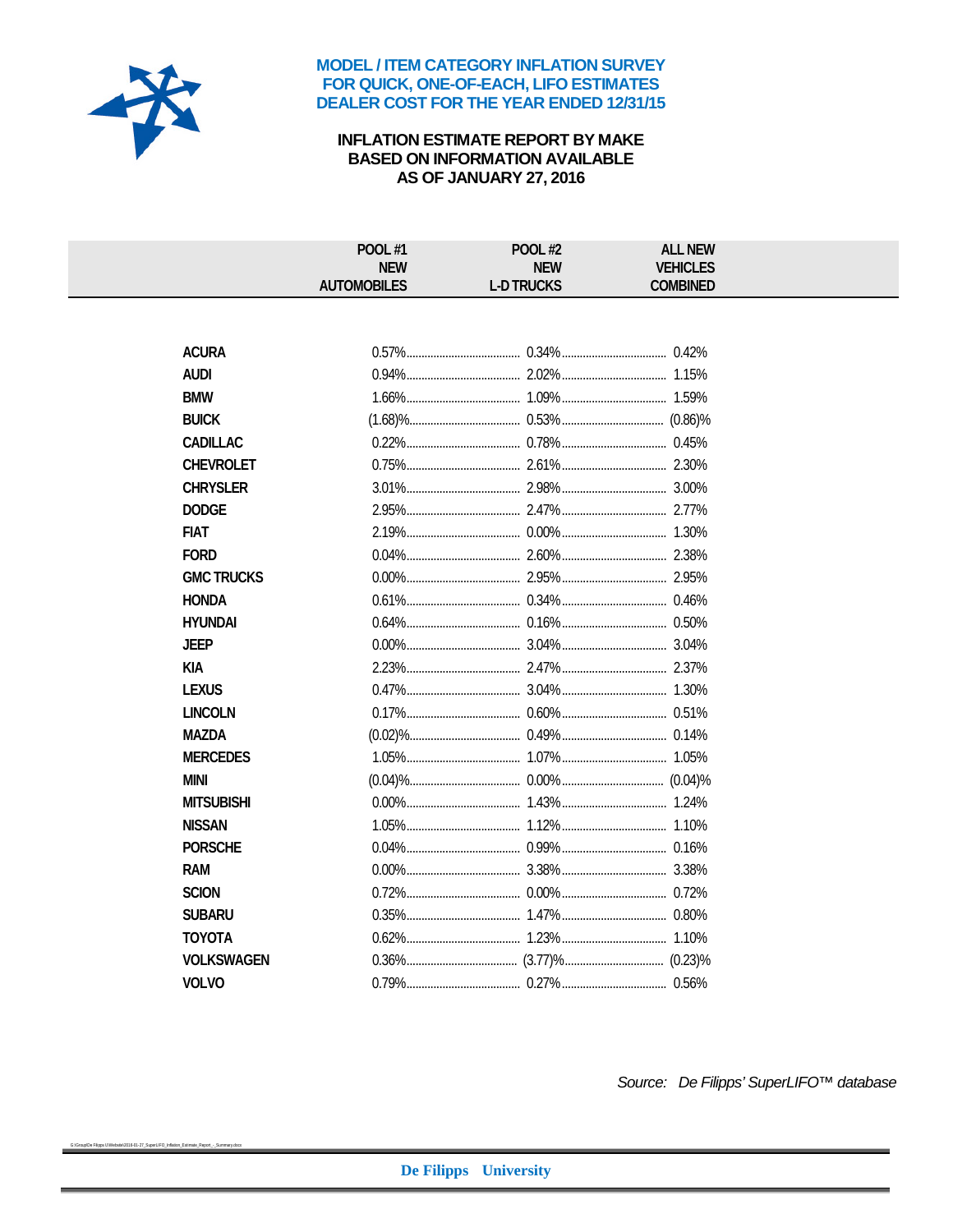

# **BASED ON INFORMATION AVAILABLE AS OF JANUARY 27, 2016**

**Page 1 of 15**

| CONT.<br><b>BODY STYLE</b>      | <b>NEW</b><br><b>ITEMS</b>       | <b>ITEMS</b>                       | TOTAL 12/01/14<br><b>ITEMS</b> | <b>NEW</b><br><b>PRICE</b>                                              | <b>ENDING</b><br><b>ITEMS</b> | <b>DOLLAR</b><br><b>PRICE</b> | <b>PERCENT</b><br><b>CHANGE</b> | <b>CHANGE</b>      |
|---------------------------------|----------------------------------|------------------------------------|--------------------------------|-------------------------------------------------------------------------|-------------------------------|-------------------------------|---------------------------------|--------------------|
| <b>ACURA</b>                    |                                  |                                    |                                |                                                                         |                               |                               |                                 |                    |
| NEW AUTOS - POOL #1             |                                  |                                    |                                |                                                                         |                               |                               |                                 |                    |
| <b>ILX</b>                      | $\boldsymbol{0}$                 | 6                                  | 6                              |                                                                         | 175,749                       | 175,749                       | $\mathbf 0$                     | 0.00%              |
| <b>RLX</b>                      | 3                                | 1                                  | 4                              | 151,524                                                                 | 60,637                        | 213,156                       | 995                             | 0.47%              |
| <b>TLX</b>                      | $\overline{7}$                   | $\overline{0}$                     | $\overline{7}$                 | 252,464                                                                 |                               | 255,095                       | 2,631                           | 1.04%              |
| <b>TOTAL NEW AUTOS</b>          | 10                               | $\overline{7}$                     | 17                             | 403,988                                                                 | 236,386                       | 644,000                       | 3,626                           | 0.57%              |
| NEW LIGHT-DUTY TRUCKS - POOL #2 |                                  |                                    |                                |                                                                         |                               |                               |                                 |                    |
| <b>MDX</b>                      | 6                                | 10                                 | 16                             | 262,525                                                                 | 477,150                       | 742,163                       | 2,488                           | 0.34%              |
| <b>RDX</b>                      | $\overline{4}$                   | 6                                  | 10                             | 141,289                                                                 | 227,701                       | 370,238                       | 1,248                           | 0.34%              |
| TOTAL NEW L-D TRUCKS            | 10                               | 16                                 | 26                             | 403,814                                                                 | 704,851                       | 1,112,401                     | 3,736                           | 0.34%              |
| <b>TOTAL ACURA</b>              | 20                               | 23                                 | 43                             | 807,802                                                                 | 941,237                       | 1,756,401                     | 7,362                           | 0.42%              |
|                                 | =====                            | =====                              | =====                          | $\qquad \qquad \equiv \equiv \equiv \equiv \equiv \equiv \equiv \equiv$ | ========                      | ========                      | ========                        |                    |
| <b>AUDI</b>                     |                                  |                                    |                                |                                                                         |                               |                               |                                 |                    |
| NEW AUTOS - POOL #1             |                                  |                                    |                                |                                                                         |                               |                               |                                 |                    |
| A <sub>3</sub>                  | $\sqrt{5}$                       | 1                                  | 6                              | 158,008                                                                 | 35,248                        | 197,534                       | 4,278                           | 2.21%              |
| A4                              | 3                                | $\boldsymbol{0}$                   | 3                              | 101,837                                                                 |                               | 103,138                       | 1,301                           | 1.28%              |
| A <sub>5</sub>                  | 3                                | $\boldsymbol{0}$                   | 3                              | 119,784                                                                 |                               | 120,812                       | 1,028                           | 0.86%              |
| A6                              | $\boldsymbol{0}$                 | $\overline{4}$                     | $\overline{4}$                 |                                                                         | 196,697                       | 196,697                       | $\boldsymbol{0}$                | 0.00%              |
| A7                              | $\overline{2}$                   | $\mathbf 0$                        | $\overline{2}$                 | 124,808                                                                 |                               | 128,992                       | 4,184                           | 3.35%              |
| A <sub>8</sub>                  | 3                                | 1                                  | $\overline{4}$                 | 283,094                                                                 | 84,167                        | 367,448                       | 187                             | 0.05%              |
| <b>ALLROAD</b>                  | 1                                | $\mathbf 0$                        | 1                              | 39,432                                                                  |                               | 39,712                        | 280                             | 0.71%              |
| R <sub>8</sub>                  | $\boldsymbol{0}$                 | $\mathbf 0$                        | 0                              |                                                                         |                               |                               | 0                               | N/A%               |
| RS <sub>5</sub><br>RS7          | $\boldsymbol{0}$<br>$\mathbf{0}$ | $\boldsymbol{0}$                   | $\boldsymbol{0}$               |                                                                         |                               |                               | $\boldsymbol{0}$                | $N/A\%$<br>$N/A\%$ |
| S3                              | $\mathbf{1}$                     | $\boldsymbol{0}$<br>$\overline{0}$ | $\mathbf 0$                    | 38,224                                                                  |                               | 39,527                        | 0                               | 3.41%              |
| S <sub>4</sub>                  | $\overline{2}$                   | $\mathbf 0$                        | 1<br>$\overline{2}$            | 91,326                                                                  |                               | 94,442                        | 1,303                           | 3.41%              |
| S <sub>5</sub>                  | 3                                | $\mathbf 0$                        | 3                              | 155,593                                                                 |                               | 156,522                       | 3,116<br>929                    | 0.60%              |
| S <sub>6</sub>                  | $\overline{0}$                   | 1                                  | $\mathbf{1}$                   |                                                                         |                               |                               |                                 |                    |
| S7                              | 1                                | $\mathbf 0$                        | $\mathbf{1}$                   | 76,727                                                                  | 65,938                        | 65,938<br>77,098              | 0<br>371                        | 0.00%<br>0.48%     |
| S <sub>8</sub>                  | 1                                | 0                                  | $\mathbf{1}$                   | 106,858                                                                 |                               | 106,858                       | $\boldsymbol{0}$                | 0.00%              |
| T                               | $\boldsymbol{0}$                 | $\overline{2}$                     | $\overline{2}$                 |                                                                         | 83,050                        | 83,050                        | $\boldsymbol{0}$                | 0.00%              |
| <b>TTS</b>                      | $\mathbf 0$                      | 1                                  | $\mathbf{1}$                   |                                                                         | 48,268                        | 48,268                        | 0                               | 0.00%              |
| <b>TOTAL NEW AUTOS</b>          | 25                               | 10                                 | 35                             | 1,295,691                                                               | 513,368                       | 1,826,036                     | 16,977                          | 0.94%              |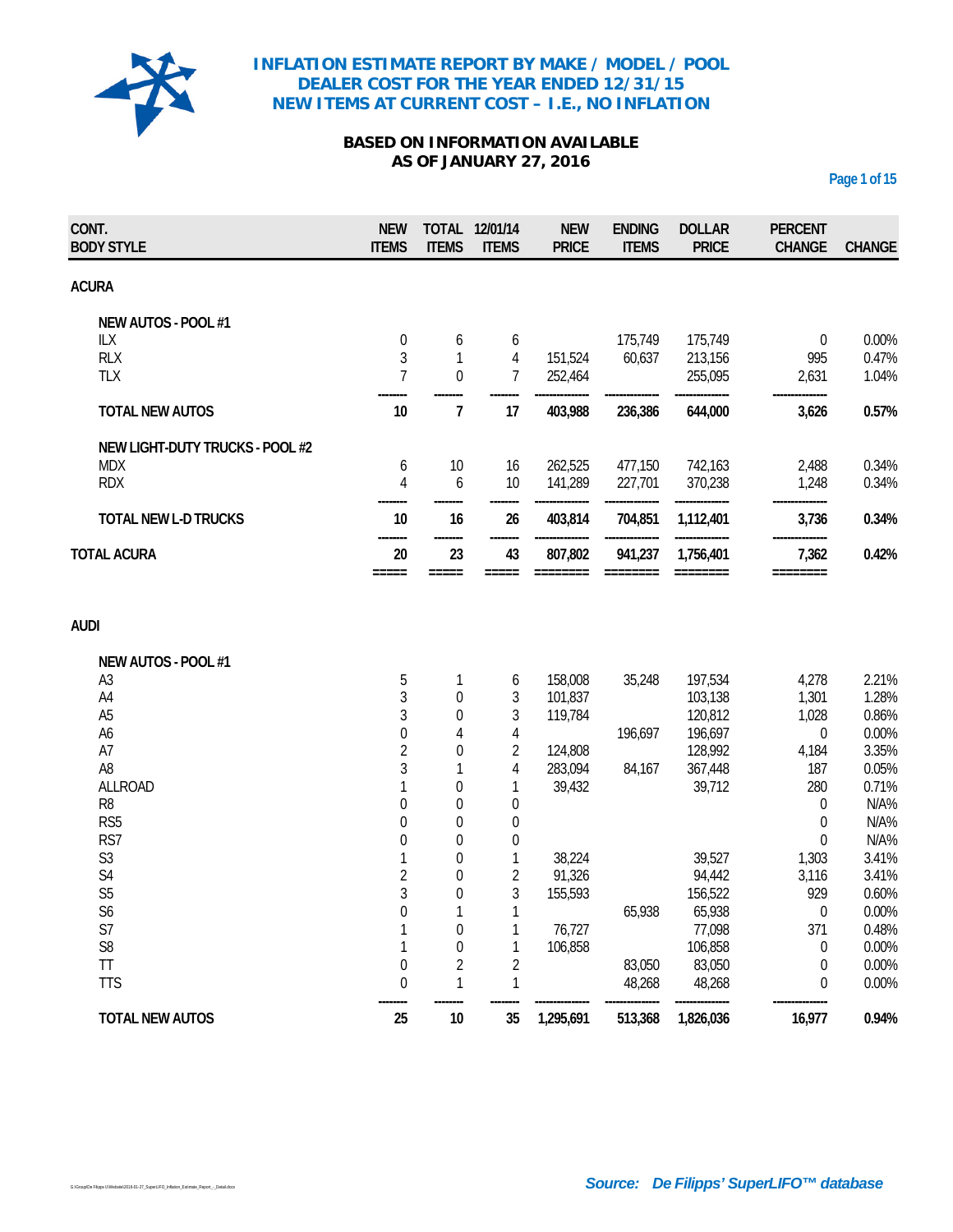

# **BASED ON INFORMATION AVAILABLE AS OF JANUARY 27, 2016**

**Page 2 of 15**

| 2<br>4<br>3<br>1<br>10<br>35<br>=====<br>6 | 0<br>0<br>$\mathbf 0$<br>$\theta$<br>0<br>10<br>=====                                | 2<br>4<br>3<br>1<br>10<br>45<br>===== | 62,405<br>169,914<br>150,662<br>49,012<br>431,993<br>1,727,684 | 513,368<br>======== | 64,636<br>174,379<br>152,150<br>49,570<br>440,735<br>2,266,771<br>======== | 2,231<br>4,465<br>1,488<br>558<br>8,742<br>25,719<br>========  | 3.58%<br>2.63%<br>0.99%<br>1.14%<br>2.02%<br>1.15% |
|--------------------------------------------|--------------------------------------------------------------------------------------|---------------------------------------|----------------------------------------------------------------|---------------------|----------------------------------------------------------------------------|----------------------------------------------------------------|----------------------------------------------------|
|                                            |                                                                                      |                                       |                                                                |                     |                                                                            |                                                                |                                                    |
|                                            |                                                                                      |                                       |                                                                |                     |                                                                            |                                                                |                                                    |
|                                            |                                                                                      |                                       |                                                                |                     |                                                                            |                                                                |                                                    |
|                                            |                                                                                      |                                       |                                                                |                     |                                                                            |                                                                |                                                    |
|                                            |                                                                                      |                                       |                                                                |                     |                                                                            |                                                                |                                                    |
|                                            |                                                                                      |                                       |                                                                |                     |                                                                            |                                                                |                                                    |
|                                            |                                                                                      |                                       |                                                                |                     |                                                                            |                                                                |                                                    |
|                                            |                                                                                      |                                       |                                                                |                     |                                                                            |                                                                |                                                    |
|                                            |                                                                                      |                                       |                                                                |                     |                                                                            |                                                                |                                                    |
|                                            |                                                                                      |                                       |                                                                |                     |                                                                            |                                                                |                                                    |
|                                            |                                                                                      |                                       |                                                                |                     |                                                                            |                                                                |                                                    |
|                                            | 2                                                                                    | 8                                     | 218,095                                                        | 83,250              | 306,680                                                                    | 5,335                                                          | 1.77%                                              |
| 14                                         | 4                                                                                    | 18                                    | 498,790                                                        | 174,220             | 681,560                                                                    | 8,550                                                          | 1.27%                                              |
|                                            | $\boldsymbol{0}$                                                                     |                                       | 563,750                                                        |                     | 583,300                                                                    | 19,550                                                         | 3.47%                                              |
|                                            | 0                                                                                    |                                       | 733,675                                                        |                     | 742,315                                                                    | 8,640                                                          | 1.18%                                              |
|                                            | $\boldsymbol{0}$                                                                     |                                       | 1,069,185                                                      |                     |                                                                            |                                                                | 1.71%                                              |
|                                            |                                                                                      |                                       |                                                                |                     |                                                                            | 0                                                              | 0.00%                                              |
|                                            | $\mathbf 0$                                                                          |                                       | 79,625                                                         |                     |                                                                            |                                                                | 3.69%                                              |
| 1                                          | 0                                                                                    | 1                                     | 124,845                                                        |                     |                                                                            | 5,100                                                          | 4.09%                                              |
| 1                                          | 0                                                                                    | $\mathbf{1}$                          | 57,540                                                         |                     | 58,645                                                                     | 1,105                                                          | 1.92%                                              |
| $\overline{2}$                             | 0                                                                                    | $\overline{2}$                        | 126,785                                                        |                     | 129,160                                                                    | 2,375                                                          | 1.87%                                              |
| 1                                          | 0                                                                                    | 1                                     | 86,610                                                         |                     | 87,070                                                                     | 460                                                            | 0.53%                                              |
| 3                                          | 0                                                                                    | 3                                     | 319,670                                                        |                     | 323,780                                                                    | 4,110                                                          | 1.29%                                              |
| 4                                          | 0                                                                                    | 4                                     | 274,780                                                        |                     | 276,710                                                                    | 1,930                                                          | 0.70%                                              |
| 3                                          | $\Omega$                                                                             | 3                                     | 159,465                                                        |                     | 161,165                                                                    | 1,700                                                          | 1.07%                                              |
| 76                                         | 9                                                                                    | 85                                    | 4,312,815                                                      | 510,225             | 4,903,150                                                                  | 80,110                                                         | 1.66%                                              |
|                                            |                                                                                      |                                       |                                                                |                     |                                                                            |                                                                |                                                    |
| 0                                          | 1                                                                                    | 1                                     |                                                                | 32,515              | 32,515                                                                     | 0                                                              | 0.00%                                              |
|                                            | 0                                                                                    | 4                                     |                                                                |                     |                                                                            |                                                                | 2.90%                                              |
|                                            | 0                                                                                    |                                       |                                                                |                     |                                                                            |                                                                | 2.40%                                              |
| 5                                          |                                                                                      | 6                                     | 312,265                                                        | 57,630              | 370,360                                                                    | 465                                                            | 0.13%                                              |
| 11                                         | 2                                                                                    | 13                                    | 551,730                                                        | 90,145              | 648,850                                                                    | 6,975                                                          | 1.09%                                              |
| 87                                         | 11                                                                                   | 98                                    | 4,864,545                                                      | 600,370             | 5,552,000                                                                  | 87,085                                                         | 1.59%                                              |
|                                            | 13<br>13<br>13<br>$\boldsymbol{0}$<br>$\overline{2}$<br>4<br>$\overline{c}$<br>===== | 3<br>=====                            | 13<br>13<br>13<br>$\sqrt{3}$<br>$\overline{2}$<br>2            | 153,180<br>86,285   | 252,755                                                                    | 1,087,505<br>252,755<br>82,560<br>129,945<br>157,620<br>88,355 | 18,320<br>2,935<br>4,440<br>2,070<br>========      |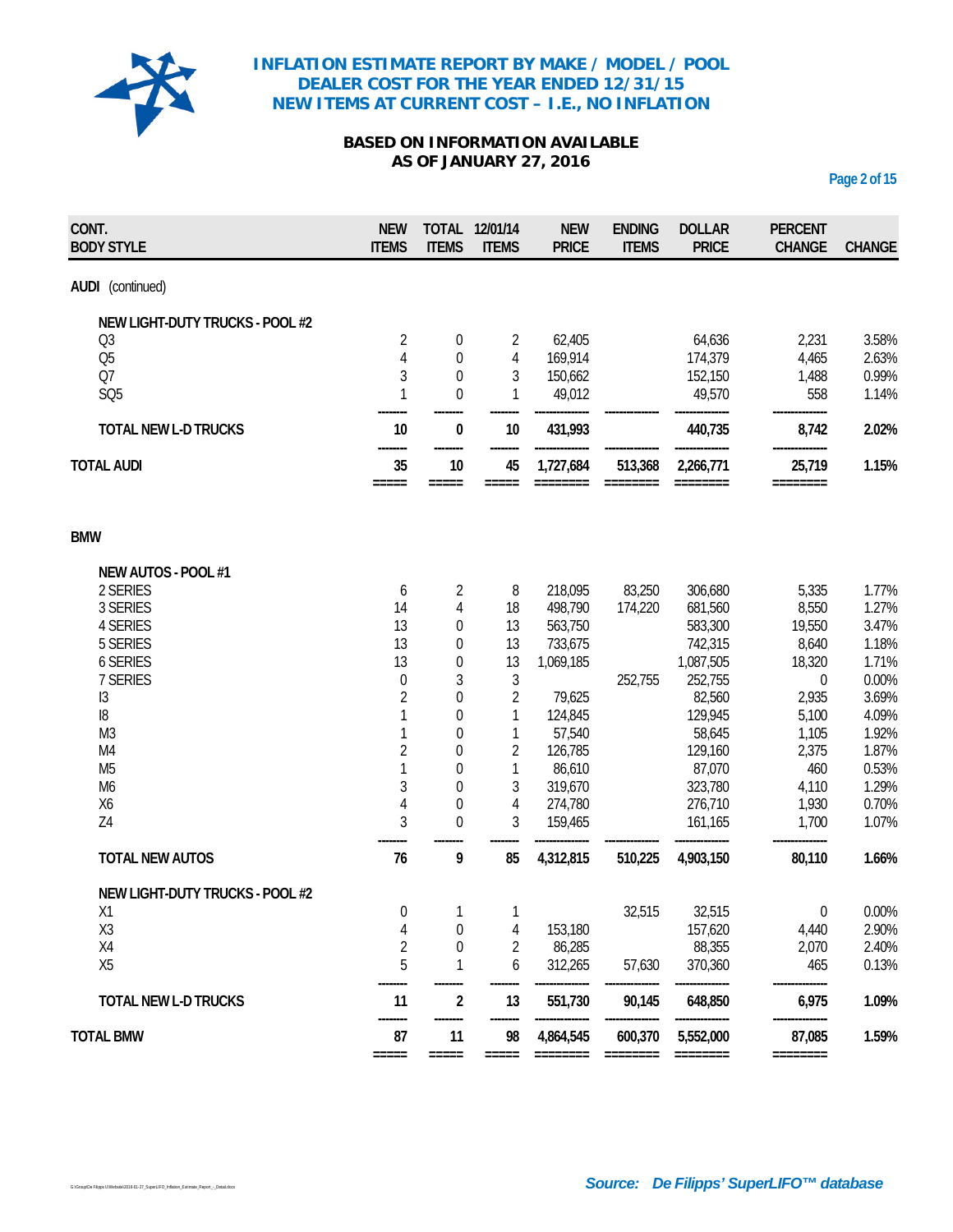

# **BASED ON INFORMATION AVAILABLE AS OF JANUARY 27, 2016**

**Page 3 of 15**

| CONT.<br><b>BODY STYLE</b>      | <b>NEW</b><br><b>ITEMS</b> | <b>ITEMS</b>     | TOTAL 12/01/14<br><b>ITEMS</b> | <b>NEW</b><br><b>PRICE</b> | <b>ENDING</b><br><b>ITEMS</b> | <b>DOLLAR</b><br><b>PRICE</b>                                                                                                                                                                                                                                                                                                                                                                                                       | <b>PERCENT</b><br><b>CHANGE</b> | <b>CHANGE</b> |
|---------------------------------|----------------------------|------------------|--------------------------------|----------------------------|-------------------------------|-------------------------------------------------------------------------------------------------------------------------------------------------------------------------------------------------------------------------------------------------------------------------------------------------------------------------------------------------------------------------------------------------------------------------------------|---------------------------------|---------------|
| <b>BUICK</b>                    |                            |                  |                                |                            |                               |                                                                                                                                                                                                                                                                                                                                                                                                                                     |                                 |               |
| <b>NEW AUTOS - POOL #1</b>      |                            |                  |                                |                            |                               |                                                                                                                                                                                                                                                                                                                                                                                                                                     |                                 |               |
| <b>CASCADA</b>                  | $\theta$                   | 2                | 2                              |                            | 67,522                        | 67,522                                                                                                                                                                                                                                                                                                                                                                                                                              | $\Omega$                        | 0.00%         |
| LA CROSSE                       | 6                          | $\overline{2}$   | 8                              | 217,521                    | 63,612                        | 282,142                                                                                                                                                                                                                                                                                                                                                                                                                             | 1,009                           | 0.36%         |
| <b>REGAL</b>                    | 9                          | $\mathbf{1}$     | 10                             | 292,608                    | 26,930                        | 306,374                                                                                                                                                                                                                                                                                                                                                                                                                             | (13, 164)                       | (4.12)%       |
| <b>VERANO</b>                   | $\overline{4}$             | $\overline{2}$   | 6                              | 100,478                    | 44,062                        | 143,067                                                                                                                                                                                                                                                                                                                                                                                                                             | (1, 473)                        | (1.02)%       |
| <b>TOTAL NEW AUTOS</b>          | 19                         | $\overline{7}$   | 26                             | 610,607                    | 202,126                       | 799,105                                                                                                                                                                                                                                                                                                                                                                                                                             | (13,628)                        | (1.68)%       |
| NEW LIGHT-DUTY TRUCKS - POOL #2 |                            |                  |                                |                            |                               |                                                                                                                                                                                                                                                                                                                                                                                                                                     |                                 |               |
| <b>ENCLAVE</b>                  | 5                          | $\boldsymbol{0}$ | 5                              | 213,334                    |                               | 214,144                                                                                                                                                                                                                                                                                                                                                                                                                             | 810                             | 0.38%         |
| <b>ENCORE</b>                   | 8                          | $\overline{2}$   | 10                             | 212,362                    | 53,952                        | 268,042                                                                                                                                                                                                                                                                                                                                                                                                                             | 1,728                           | 0.65%         |
| <b>TOTAL NEW L-D TRUCKS</b>     | 13                         | 2                | 15                             | 425,696                    | 53,952                        | 482,186                                                                                                                                                                                                                                                                                                                                                                                                                             | 2,538                           | 0.53%         |
| <b>TOTAL BUICK</b>              | 32                         | 9                | 41                             | 1,036,303                  | 256,078                       | 1,281,291                                                                                                                                                                                                                                                                                                                                                                                                                           | (11,090)                        | $(0.86)\%$    |
| <b>CADILLAC</b>                 | =====                      | =====            | $=====$                        | ========                   |                               |                                                                                                                                                                                                                                                                                                                                                                                                                                     | ========                        |               |
| NEW AUTOS - POOL #1             |                            |                  |                                |                            |                               |                                                                                                                                                                                                                                                                                                                                                                                                                                     |                                 |               |
| <b>ATS</b>                      | 30                         | 0                | 30                             | 1,238,652                  |                               | 1,246,544                                                                                                                                                                                                                                                                                                                                                                                                                           | 7,892                           | 0.64%         |
| ATS-V                           | $\mathbf 0$                | $\overline{2}$   | $\overline{2}$                 |                            | 115,127                       | 115,127                                                                                                                                                                                                                                                                                                                                                                                                                             | 0                               | 0.00%         |
| <b>CTS</b>                      | 16                         | $\mathbf 0$      | 16                             | 874,924                    |                               | 862,240                                                                                                                                                                                                                                                                                                                                                                                                                             | (12,684)                        | $(1.45)\%$    |
| CTS-V                           | $\theta$                   | 1                | 1                              |                            | 78,535                        | 78,535                                                                                                                                                                                                                                                                                                                                                                                                                              | 0                               | 0.00%         |
| <b>ELR</b>                      | 0                          | $\mathbf{1}$     | $\mathbf{1}$                   |                            | 62,075                        | 62,075                                                                                                                                                                                                                                                                                                                                                                                                                              | $\boldsymbol{0}$                | 0.00%         |
| <b>XTS</b>                      | 9                          | $\mathbf 0$      | 9                              | 482,481                    |                               | 493,564                                                                                                                                                                                                                                                                                                                                                                                                                             | 11,083                          | 2.30%         |
| <b>TOTAL NEW AUTOS</b>          | 55                         | 4                | 59                             | 2,596,057                  | 255,737                       | 2,858,085                                                                                                                                                                                                                                                                                                                                                                                                                           | 6,291                           | 0.22%         |
| NEW LIGHT-DUTY TRUCKS - POOL #2 |                            |                  |                                |                            |                               |                                                                                                                                                                                                                                                                                                                                                                                                                                     |                                 |               |
| <b>ESCALADE</b>                 | 22                         | 0                | 22                             | 1,683,804                  |                               | 1,699,233                                                                                                                                                                                                                                                                                                                                                                                                                           | 15,429                          | 0.92%         |
| <b>SRX</b>                      | $\overline{7}$             | $\Omega$         | $\overline{7}$                 | 302,737                    |                               | 302,737                                                                                                                                                                                                                                                                                                                                                                                                                             | $\Omega$                        | 0.00%         |
| TOTAL NEW L-D TRUCKS            | 29                         | 0                | 29                             | 1,986,541                  |                               | 2,001,970                                                                                                                                                                                                                                                                                                                                                                                                                           | 15,429                          | 0.78%         |
| <b>TOTAL CADILLAC</b>           | 84                         | 4                | 88                             | 4,582,598                  | 255,737                       | 4,860,055                                                                                                                                                                                                                                                                                                                                                                                                                           | 21,720                          | 0.45%         |
|                                 | $=$ $=$ $=$ $=$ $=$        | $=====$          | $=$ $=$ $=$ $=$ $=$            | $=$ =======                | ========                      | $\begin{array}{cccccc} \texttt{m} & \texttt{m} & \texttt{m} & \texttt{m} & \texttt{m} & \texttt{m} & \texttt{m} & \texttt{m} & \texttt{m} & \texttt{m} & \texttt{m} & \texttt{m} & \texttt{m} & \texttt{m} & \texttt{m} & \texttt{m} & \texttt{m} & \texttt{m} & \texttt{m} & \texttt{m} & \texttt{m} & \texttt{m} & \texttt{m} & \texttt{m} & \texttt{m} & \texttt{m} & \texttt{m} & \texttt{m} & \texttt{m} & \texttt{m} & \text$ | ========                        |               |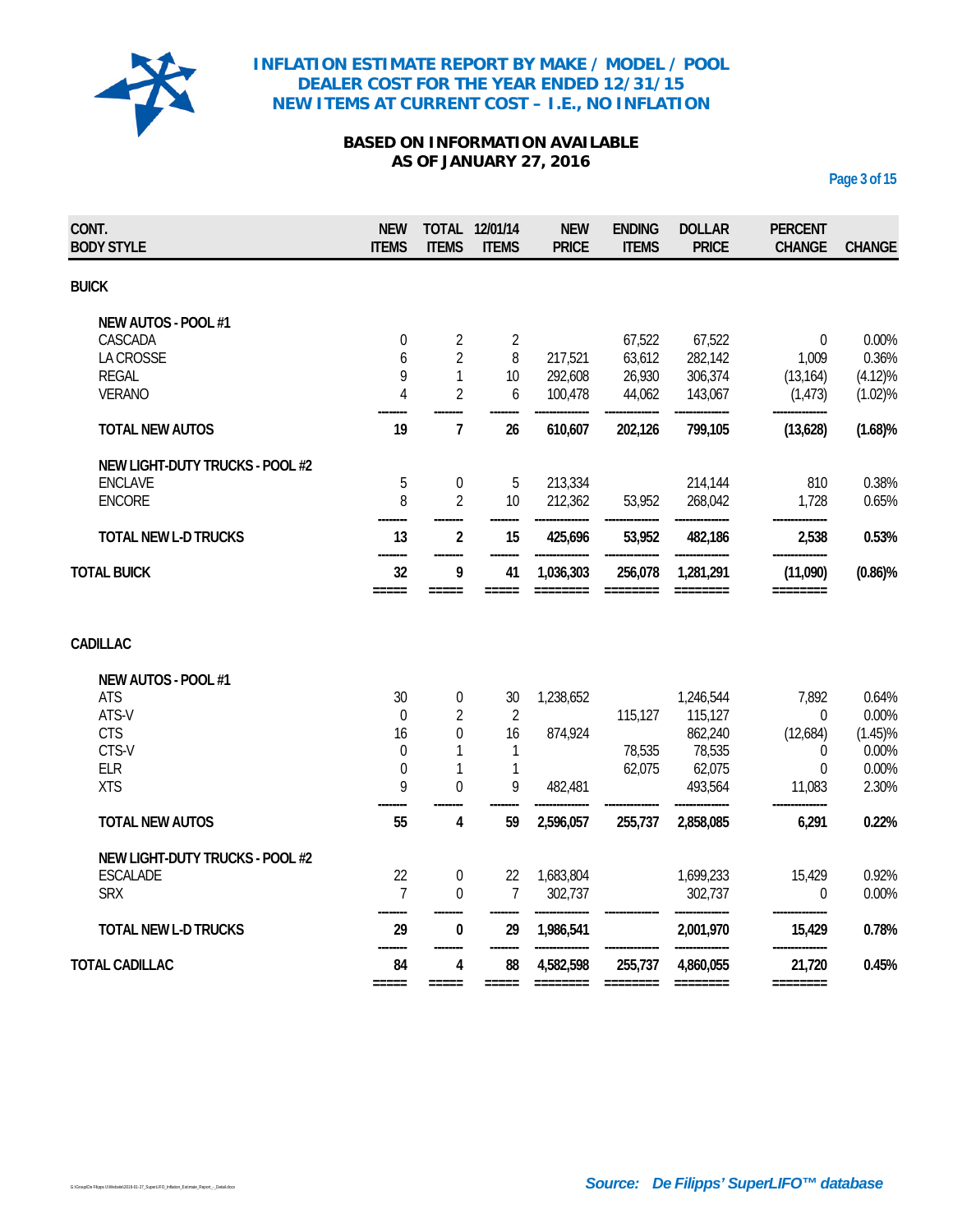

# **BASED ON INFORMATION AVAILABLE AS OF JANUARY 27, 2016**

**Page 4 of 15**

| CONT.<br><b>BODY STYLE</b>      | <b>NEW</b><br><b>ITEMS</b> | <b>ITEMS</b>     | TOTAL 12/01/14<br><b>ITEMS</b> | <b>NEW</b><br><b>PRICE</b> | <b>ENDING</b><br><b>ITEMS</b> | <b>DOLLAR</b><br><b>PRICE</b> | <b>PERCENT</b><br><b>CHANGE</b> | <b>CHANGE</b> |
|---------------------------------|----------------------------|------------------|--------------------------------|----------------------------|-------------------------------|-------------------------------|---------------------------------|---------------|
| <b>CHEVROLET</b>                |                            |                  |                                |                            |                               |                               |                                 |               |
| NEW AUTOS - POOL #1             |                            |                  |                                |                            |                               |                               |                                 |               |
| <b>CAMARO</b>                   | 0                          | 4                | 4                              |                            | 127,776                       | 127,776                       | 0                               | 0.00%         |
| <b>CAPRICE</b>                  | 1                          | $\boldsymbol{0}$ | $\mathbf{1}$                   | 31,695                     |                               | 31,695                        | $\Omega$                        | 0.00%         |
| <b>CORVETTE</b>                 | 6                          | $\mathbf 0$      | 6                              | 361,270                    |                               | 374,232                       | 12,962                          | 3.59%         |
| <b>CRUZE</b>                    | 9                          | $\overline{0}$   | 9                              | 174,339                    |                               | 175,056                       | 717                             | 0.41%         |
| <b>IMPALA</b>                   | 8                          | $\mathbf 0$      | 8                              | 250,250                    |                               | 250,971                       | 721                             | 0.29%         |
| <b>IMPALA LIMITED</b>           | $\overline{4}$             | $\mathbf 0$      | 4                              | 106,123                    |                               | 106,123                       | 0                               | 0.00%         |
| <b>MALIBU</b>                   | $\mathbf 0$                | 5                | 5                              |                            | 124,889                       | 124,889                       | $\boldsymbol{0}$                | 0.00%         |
| <b>MALIBU LIMITED</b>           | $\mathbf 0$                | $\overline{3}$   | 3                              |                            | 71,394                        | 71,394                        | $\theta$                        | 0.00%         |
| SONIC                           | 14                         | $\overline{0}$   | 14                             | 241,389                    |                               | 242,457                       | 1,068                           | 0.44%         |
| <b>SPARK</b>                    | $\overline{2}$             | 6                | 8                              | 51,869                     | 87,011                        | 135,616                       | (3,264)                         | $(2.35)\%$    |
| SS                              | $\mathbf{1}$               | $\mathbf 0$      | $\mathbf{1}$                   | 43,915                     |                               | 44,712                        | 797                             | 1.81%         |
| <b>VOLT</b>                     | $\mathbf 0$                | $\overline{2}$   | $\overline{2}$                 |                            | 67,862                        | 67,862                        | $\theta$                        | 0.00%         |
| <b>TOTAL NEW AUTOS</b>          | 45                         | 20               | 65                             | 1,260,850                  | 478,932                       | 1,752,783                     | 13,001                          | 0.75%         |
| NEW LIGHT-DUTY TRUCKS - POOL #2 |                            |                  |                                |                            |                               |                               |                                 |               |
| <b>CAPTIVA SPORT</b>            | 0                          | 0                | $\mathbf 0$                    |                            |                               |                               | 0                               | $N/A\%$       |
| <b>CITY EXPRESS</b>             | $\overline{2}$             | $\mathbf 0$      | $\overline{2}$                 | 43,196                     |                               | 43,196                        | $\Omega$                        | 0.00%         |
| <b>COLORADO</b>                 | 19                         | $\mathbf 0$      | 19                             | 515,650                    |                               | 522,902                       | 7,252                           | 1.41%         |
| <b>EQUINOX</b>                  | 6                          | $\mathbf{1}$     | $\overline{7}$                 | 161,948                    | 22,487                        | 182,136                       | (2, 299)                        | $(1.25)\%$    |
| <b>EXPRESS CARGO VAN</b>        | 8                          | $\boldsymbol{0}$ | 8                              | 281,782                    |                               | 289,518                       | 7,736                           | 2.75%         |
| <b>EXPRESS CUTAWAY VAN</b>      | 6                          | $\mathbf 0$      | 6                              | 195,816                    |                               | 199,815                       | 3,999                           | 2.04%         |
| <b>EXPRESS PASSENGER VAN</b>    | 5                          | $\overline{0}$   | 5                              | 185,767                    |                               | 189,487                       | 3,720                           | 2.00%         |
| SILVERADO 1500 PICKUP           | 48                         | 9                | 57                             | 1,698,508                  | 341,659                       | 2,107,331                     | 67,164                          | 3.29%         |
| SILVERADO 2500HD PICKUP         | 32                         | 8                | 40                             | 1,257,492                  | 329,695                       | 1,633,917                     | 46,730                          | 2.94%         |
| SILVERADO 3500HD CHASSIS CAB    | 12                         | $\boldsymbol{0}$ | 12                             | 413,757                    |                               | 427,578                       | 13,821                          | 3.34%         |
| SILVERADO 3500HD PICKUP         | 44                         | 8                | 52                             | 1,790,665                  | 343,440                       | 2,197,808                     | 63,703                          | 2.98%         |
| <b>SUBURBAN</b>                 | 6                          | $\overline{2}$   | 8                              | 314,788                    | 155,406                       | 477,632                       | 7,438                           | 1.58%         |
| <b>TAHOE</b>                    | 6                          | $\mathbf 0$      | 6                              | 299,722                    |                               | 307,160                       | 7,438                           | 2.48%         |
| <b>TRAVERSE</b>                 | 8                          | 1                | 9                              | 279,118                    | 28,557                        | 309,273                       | 1,598                           | 0.52%         |
| <b>TRAX</b>                     | 6                          | $\mathbf 0$      | 6                              | 134,101                    |                               | 135,216                       | 1,115                           | 0.83%         |
| <b>TOTAL NEW L-D TRUCKS</b>     | 208                        | 29               | 237                            | 7,572,310                  | 1,221,244                     | 9,022,969                     | 229,415                         | 2.61%         |
| TOTAL CHEVROLET                 | 253                        | 49               | 302                            | 8,833,160                  |                               | 1,700,176 10,775,752          | 242,416                         | 2.30%         |
|                                 | $=$ $=$ $=$ $=$ $=$        | =====            |                                | ========                   |                               | ========                      |                                 |               |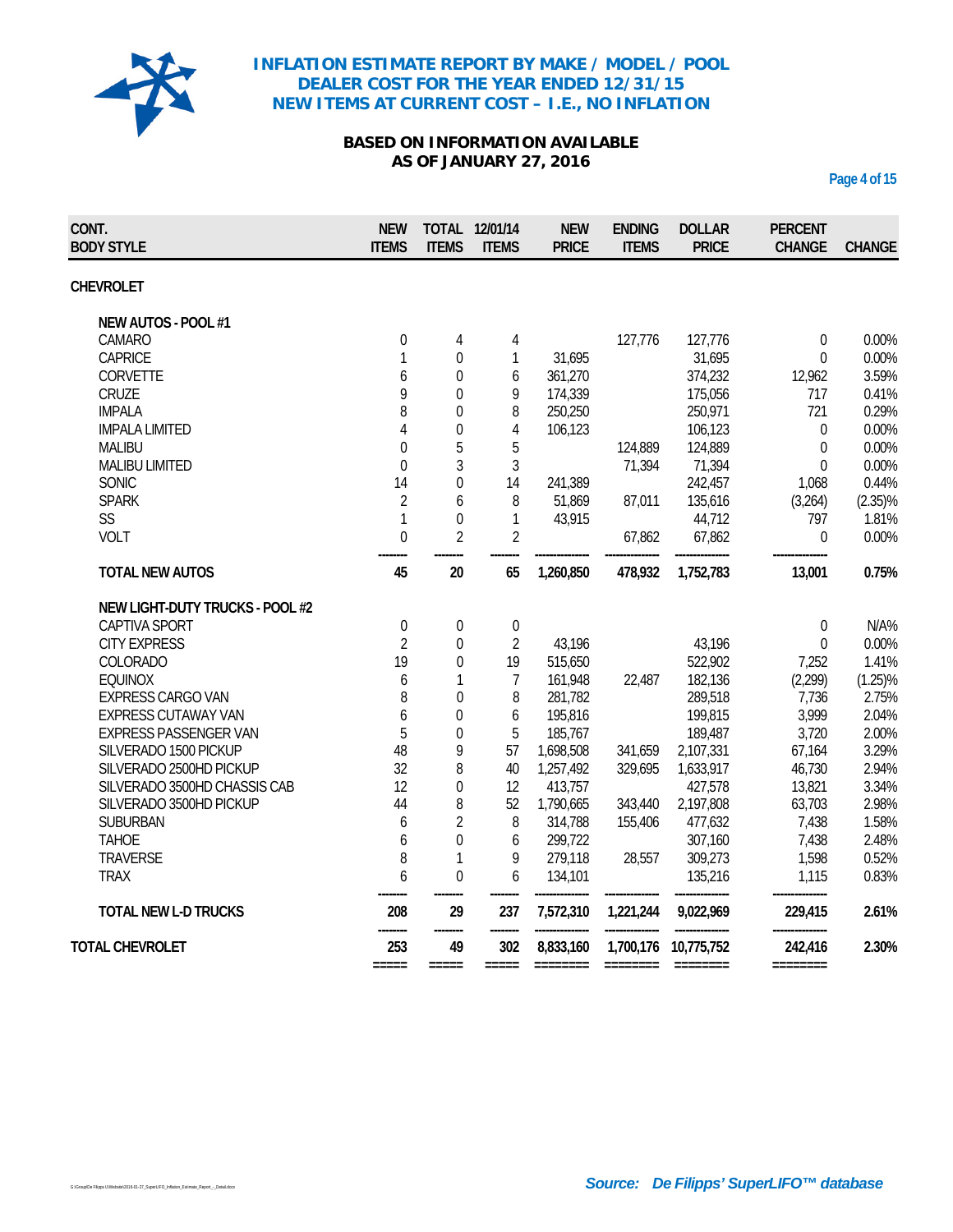

# **BASED ON INFORMATION AVAILABLE AS OF JANUARY 27, 2016**

**Page 5 of 15**

| CONT.<br><b>BODY STYLE</b>      | <b>NEW</b><br><b>ITEMS</b> | <b>ITEMS</b>     | TOTAL 12/01/14<br><b>ITEMS</b> | <b>NEW</b><br><b>PRICE</b> | <b>ENDING</b><br><b>ITEMS</b> | <b>DOLLAR</b><br><b>PRICE</b> | <b>PERCENT</b><br><b>CHANGE</b> | <b>CHANGE</b> |
|---------------------------------|----------------------------|------------------|--------------------------------|----------------------------|-------------------------------|-------------------------------|---------------------------------|---------------|
| <b>CHRYSLER</b>                 |                            |                  |                                |                            |                               |                               |                                 |               |
| NEW AUTOS - POOL #1             |                            |                  |                                |                            |                               |                               |                                 |               |
| 200                             | 6                          | $\boldsymbol{0}$ | 6                              | 151,535                    |                               | 158,020                       | 6,485                           | 4.28%         |
| 300                             | 8                          | 0                | 8                              | 289,925                    |                               | 296,721                       | 6,796                           | 2.34%         |
| <b>TOTAL NEW AUTOS</b>          | 14                         | 0                | 14                             | 441,460                    |                               | 454,741                       | 13,281                          | 3.01%         |
| NEW LIGHT-DUTY TRUCKS - POOL #2 |                            |                  |                                |                            |                               |                               |                                 |               |
| <b>TOWN &amp; COUNTRY</b>       | 6                          | $\boldsymbol{0}$ | 6                              | 198,542                    |                               | 204,460                       | 5,918                           | 2.98%         |
| <b>TOTAL NEW L-D TRUCKS</b>     | 6                          | 0                | 6                              | 198,542                    |                               | 204,460                       | 5,918                           | 2.98%         |
| <b>TOTAL CHRYSLER</b>           | 20                         | 0                | 20                             | 640,002                    |                               | 659,201                       | 19,199                          | 3.00%         |
|                                 | $=====$                    | =====            |                                |                            |                               |                               | ========                        |               |
| <b>DODGE</b>                    |                            |                  |                                |                            |                               |                               |                                 |               |
| NEW AUTOS - POOL #1             |                            |                  |                                |                            |                               |                               |                                 |               |
| CHALLENGER                      | 5                          | 0                | 5                              | 192,016                    |                               | 203,041                       | 11,025                          | 5.74%         |
| <b>CHARGER</b>                  | 10                         | $\boldsymbol{0}$ | 10                             | 358,096                    |                               | 368,443                       | 10,347                          | 2.89%         |
| <b>DART</b>                     | 5                          | $\boldsymbol{0}$ | 5                              | 98,677                     |                               | 102,865                       | 4,188                           | 4.24%         |
| <b>VIPER</b>                    | $\overline{2}$             | $\overline{2}$   | 4                              | 181,968                    | 204,443                       | 391,402                       | 4,991                           | 1.29%         |
| <b>TOTAL NEW AUTOS</b>          | 22                         | $\overline{a}$   | 24                             | 830,757                    | 204,443                       | 1,065,751                     | 30,551                          | 2.95%         |
| NEW LIGHT-DUTY TRUCKS - POOL #2 |                            |                  |                                |                            |                               |                               |                                 |               |
| <b>DURANGO</b>                  | 10                         | 0                | 10                             | 358,113                    |                               | 367,555                       | 9,442                           | 2.64%         |
| <b>GRAND CARAVAN</b>            | $\mathfrak{Z}$             | $\boldsymbol{0}$ | 3                              | 75,622                     |                               | 78,544                        | 2,922                           | 3.86%         |
| <b>JOURNEY</b>                  | 8                          | $\mathbf 0$      | 8                              | 212,250                    |                               | 215,855                       | 3,605                           | 1.70%         |
| <b>TOTAL NEW L-D TRUCKS</b>     | 21                         | 0                | 21                             | 645,985                    |                               | 661,954                       | 15,969                          | 2.47%         |
| <b>TOTAL DODGE</b>              | 43                         | $\overline{c}$   | 45                             | 1,476,742                  | 204,443                       | 1,727,705                     | 46,520                          | 2.77%         |
|                                 |                            |                  |                                |                            |                               |                               |                                 |               |
| <b>FIAT</b>                     |                            |                  |                                |                            |                               |                               |                                 |               |
| NEW AUTOS - POOL #1             |                            |                  |                                |                            |                               |                               |                                 |               |
| 500                             | 5                          | 1                | 6                              | 92,576                     | 17,467                        | 113,066                       | 3,023                           | 2.75%         |
| 500C                            | 3                          |                  | 4                              | 67,180                     | 20,974                        | 90,816                        | 2,662                           | 3.02%         |
| 500E                            | 1                          | $\mathbf 0$      | 1                              | 31,276                     |                               | 31,276                        | $\Omega$                        | 0.00%         |
| 500L                            | 4                          | $\theta$         | 4                              | 84,022                     |                               | 85,218                        | 1,196                           | 1.42%         |
| <b>TOTAL NEW AUTOS</b>          | 13                         | $\overline{a}$   | 15                             | 275,054                    | 38,441                        | 320,376                       | 6,881                           | 2.19%         |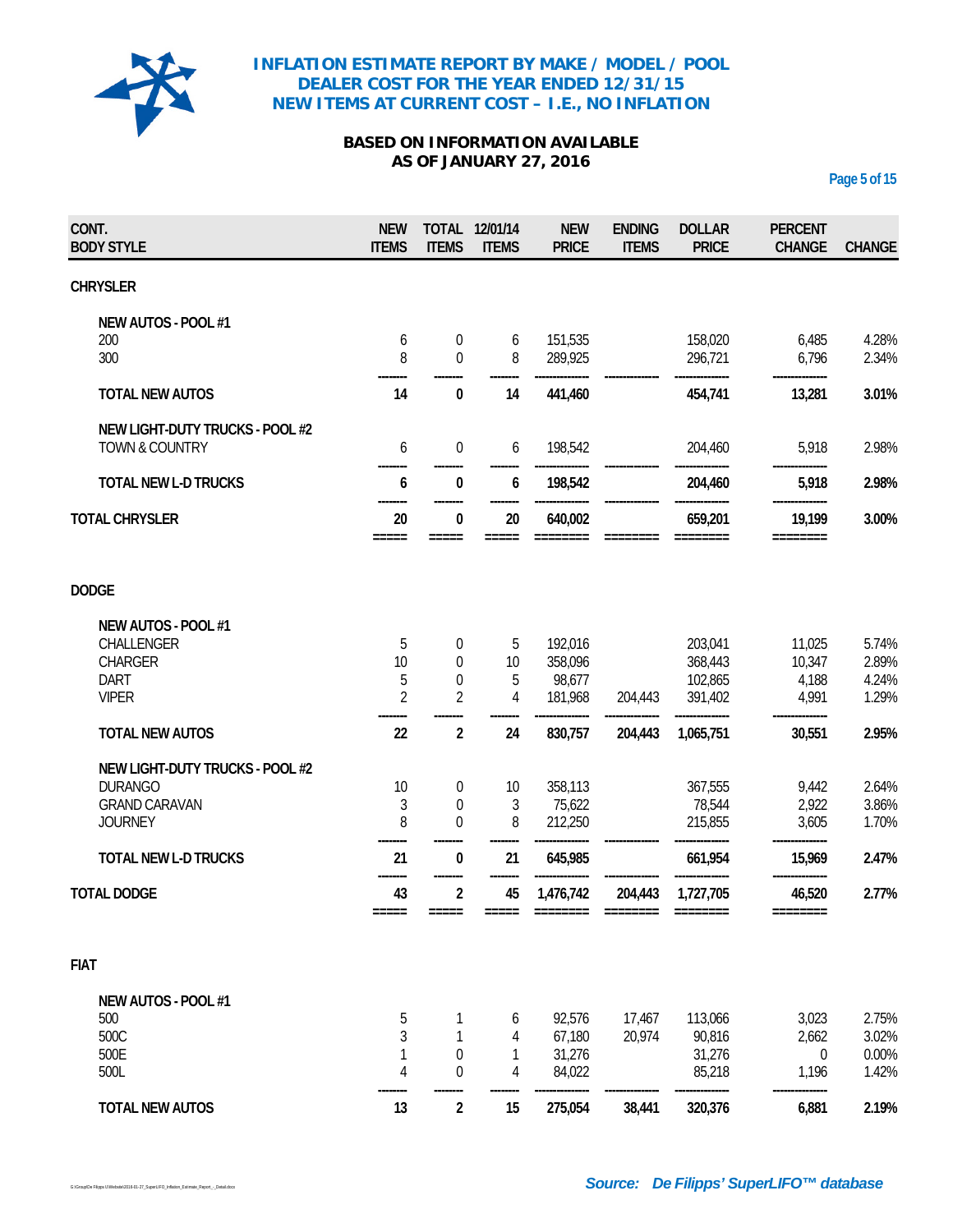

# **BASED ON INFORMATION AVAILABLE AS OF JANUARY 27, 2016**

**Page 6 of 15**

| CONT.<br><b>BODY STYLE</b>      | <b>NEW</b><br><b>ITEMS</b> | <b>ITEMS</b>     | TOTAL 12/01/14<br><b>ITEMS</b> | <b>NEW</b><br><b>PRICE</b> | <b>ENDING</b><br><b>ITEMS</b> | <b>DOLLAR</b><br><b>PRICE</b>                                                                                                                                                                                                                                                                                                                                                                                                       | <b>PERCENT</b><br><b>CHANGE</b> | <b>CHANGE</b> |
|---------------------------------|----------------------------|------------------|--------------------------------|----------------------------|-------------------------------|-------------------------------------------------------------------------------------------------------------------------------------------------------------------------------------------------------------------------------------------------------------------------------------------------------------------------------------------------------------------------------------------------------------------------------------|---------------------------------|---------------|
| (continued)<br><b>FIAT</b>      |                            |                  |                                |                            |                               |                                                                                                                                                                                                                                                                                                                                                                                                                                     |                                 |               |
| NEW LIGHT-DUTY TRUCKS - POOL #2 |                            |                  |                                |                            |                               |                                                                                                                                                                                                                                                                                                                                                                                                                                     |                                 |               |
| 500X                            | 0                          | 9                | 9                              |                            | 217,527                       | 217,527                                                                                                                                                                                                                                                                                                                                                                                                                             | 0                               | 0.00%         |
| <b>TOTAL NEW L-D TRUCKS</b>     | 0                          | 9                | 9                              |                            | 217,527                       | 217,527                                                                                                                                                                                                                                                                                                                                                                                                                             | 0                               | 0.00%         |
| <b>TOTAL FIAT</b>               | 13                         | 11               | 24                             | 275,054                    | 255,968                       | 537,903                                                                                                                                                                                                                                                                                                                                                                                                                             | 6,881                           | 1.30%         |
|                                 | $=====$                    | $=====$          | =====                          |                            | ========                      | $\begin{array}{cccccc} \texttt{m} & \texttt{m} & \texttt{m} & \texttt{m} & \texttt{m} & \texttt{m} & \texttt{m} & \texttt{m} & \texttt{m} & \texttt{m} & \texttt{m} & \texttt{m} & \texttt{m} & \texttt{m} & \texttt{m} & \texttt{m} & \texttt{m} & \texttt{m} & \texttt{m} & \texttt{m} & \texttt{m} & \texttt{m} & \texttt{m} & \texttt{m} & \texttt{m} & \texttt{m} & \texttt{m} & \texttt{m} & \texttt{m} & \texttt{m} & \text$ | ========                        |               |
| <b>FORD</b>                     |                            |                  |                                |                            |                               |                                                                                                                                                                                                                                                                                                                                                                                                                                     |                                 |               |
| <b>NEW AUTOS - POOL #1</b>      |                            |                  |                                |                            |                               |                                                                                                                                                                                                                                                                                                                                                                                                                                     |                                 |               |
| <b>FIESTA</b>                   | $\overline{7}$             | 0                | 7                              | 115,238                    |                               | 115,691                                                                                                                                                                                                                                                                                                                                                                                                                             | 453                             | 0.39%         |
| <b>FOCUS</b>                    | $\overline{7}$             | $\boldsymbol{0}$ | 7                              | 144,687                    |                               | 144,988                                                                                                                                                                                                                                                                                                                                                                                                                             | 301                             | 0.21%         |
| <b>FUSION</b>                   | 10                         | $\boldsymbol{0}$ | 10                             | 273,217                    |                               | 270,030                                                                                                                                                                                                                                                                                                                                                                                                                             | (3, 187)                        | (1.17)%       |
| <b>MUSTANG</b>                  | 8                          | 1                | 9                              | 233,325                    | 44,091                        | 279,416                                                                                                                                                                                                                                                                                                                                                                                                                             | 2,000                           | 0.72%         |
| POLICE INTERCEPTOR              | $\overline{2}$             | $\boldsymbol{0}$ | $\overline{2}$                 | 52,077                     |                               | 52,601                                                                                                                                                                                                                                                                                                                                                                                                                              | 524                             | 1.01%         |
| <b>TAURUS</b>                   | 6                          | 0                | 6                              | 183,353                    |                               | 183,655                                                                                                                                                                                                                                                                                                                                                                                                                             | 302                             | 0.16%         |
| <b>TOTAL NEW AUTOS</b>          | 40                         | 1                | 41                             | 1,001,897                  | 44,091                        | 1,046,381                                                                                                                                                                                                                                                                                                                                                                                                                           | 393                             | 0.04%         |
| NEW LIGHT-DUTY TRUCKS - POOL #2 |                            |                  |                                |                            |                               |                                                                                                                                                                                                                                                                                                                                                                                                                                     |                                 |               |
| C-MAX                           | $\sqrt{3}$                 | 0                | 3                              | 77,502                     |                               | 77,502                                                                                                                                                                                                                                                                                                                                                                                                                              | 0                               | 0.00%         |
| <b>CUTAWAY</b>                  | 8                          | $\boldsymbol{0}$ | 8                              | 203,559                    |                               | 208,834                                                                                                                                                                                                                                                                                                                                                                                                                             | 5,275                           | 2.59%         |
| <b>EDGE</b>                     | $\overline{1}$             | $\boldsymbol{0}$ | $\overline{7}$                 | 221,102                    |                               | 223,524                                                                                                                                                                                                                                                                                                                                                                                                                             | 2,422                           | 1.10%         |
| <b>ESCAPE</b>                   | 5                          | $\mathbf 0$      | 5                              | 128,663                    |                               | 129,536                                                                                                                                                                                                                                                                                                                                                                                                                             | 873                             | 0.68%         |
| <b>EXPEDITION</b>               | 10                         | $\overline{2}$   | 12                             | 492,617                    | 77,855                        | 579,257                                                                                                                                                                                                                                                                                                                                                                                                                             | 8,785                           | 1.54%         |
| <b>EXPEDITION EL</b>            | 10                         | $\overline{2}$   | 12                             | 515,055                    | 83,963                        | 611,351                                                                                                                                                                                                                                                                                                                                                                                                                             | 12,333                          | 2.06%         |
| <b>EXPLORER</b>                 | 4                          | $\boldsymbol{0}$ | 4                              | 149,182                    |                               | 150,376                                                                                                                                                                                                                                                                                                                                                                                                                             | 1,194                           | 0.80%         |
| F150 PICKUP                     | 40                         | $\overline{2}$   | 42                             | 1,416,822                  | 109,249                       | 1,561,474                                                                                                                                                                                                                                                                                                                                                                                                                           | 35,403                          | 2.32%         |
| F250 SUPER DUTY PICKUP          | 34                         | $\mathbf 0$      | 34                             | 1,323,052                  |                               | 1,367,406                                                                                                                                                                                                                                                                                                                                                                                                                           | 44,354                          | 3.35%         |
| F350 SUPER DUTY CHASSIS CAB     | 36                         | 0                | 36                             | 1,287,587                  |                               | 1,340,157                                                                                                                                                                                                                                                                                                                                                                                                                           | 52,570                          | 4.08%         |
| F350 SUPER DUTY PICKUP          | 54                         | 0                | 54                             | 2,163,371                  |                               | 2,234,132                                                                                                                                                                                                                                                                                                                                                                                                                           | 70,761                          | 3.27%         |
| F450 SUPER DUTY PICKUP          | ხ                          | 0                | b                              | 285,324                    |                               | 292,484                                                                                                                                                                                                                                                                                                                                                                                                                             | 7,160                           | 2.51%         |
| <b>FLEX</b>                     | 6                          | 0                | 6                              | 200,781                    |                               | 201,999                                                                                                                                                                                                                                                                                                                                                                                                                             | 1,218                           | 0.61%         |
| POLICE INTERCEPTOR              | 1                          | 0                | 1                              | 28,656                     |                               | 29,152                                                                                                                                                                                                                                                                                                                                                                                                                              | 496                             | 1.73%         |
| <b>TRANSIT</b>                  | 47                         | 0                | 47                             | 1,520,743                  |                               | 1,557,941                                                                                                                                                                                                                                                                                                                                                                                                                           | 37,198                          | 2.45%         |
| <b>TRANSIT CONNECT</b>          | 15                         | 0                | 15                             | 346,086                    |                               | 349,266                                                                                                                                                                                                                                                                                                                                                                                                                             | 3,180                           | 0.92%         |
| TRANSIT CUTAWAY/CHASSIS CAB     | 18                         | $\Omega$         | 18                             | 482,508                    |                               | 487,828                                                                                                                                                                                                                                                                                                                                                                                                                             | 5,320                           | 1.10%         |
| TOTAL NEW L-D TRUCKS            | 303                        | 6                | 309                            | 10,842,610                 | 271,067                       | 11,402,219                                                                                                                                                                                                                                                                                                                                                                                                                          | 288,542                         | 2.60%         |
| <b>TOTAL FORD</b>               | 343                        | 7                | 350                            | 11,844,507                 | 315,158                       | 12,448,600                                                                                                                                                                                                                                                                                                                                                                                                                          | 288,935                         | 2.38%         |
|                                 | =====                      | =====            | =====                          |                            |                               |                                                                                                                                                                                                                                                                                                                                                                                                                                     | ========                        |               |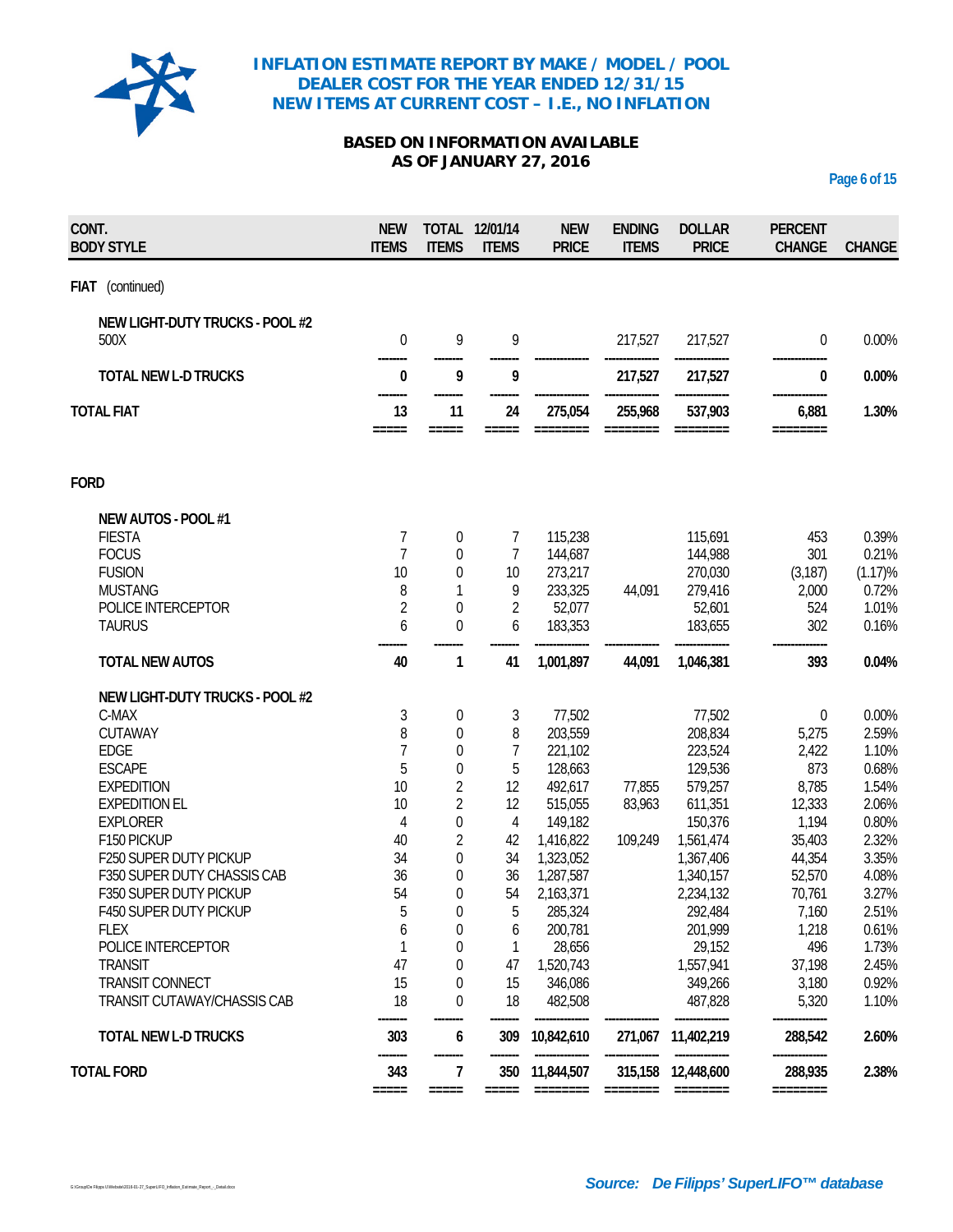

# **BASED ON INFORMATION AVAILABLE AS OF JANUARY 27, 2016**

**Page 7 of 15**

| 10<br>17<br>8<br>6<br>5 | 1<br>0<br>0<br>0                    | 11<br>17<br>8         | 391,656<br>486,878                | 30,820                                                    | 424,376                      | 1,900                                                                              |                                                                                    |
|-------------------------|-------------------------------------|-----------------------|-----------------------------------|-----------------------------------------------------------|------------------------------|------------------------------------------------------------------------------------|------------------------------------------------------------------------------------|
|                         |                                     |                       |                                   |                                                           |                              |                                                                                    |                                                                                    |
|                         |                                     |                       |                                   |                                                           |                              |                                                                                    |                                                                                    |
|                         |                                     |                       |                                   |                                                           |                              |                                                                                    | 0.45%                                                                              |
|                         |                                     |                       |                                   |                                                           | 495,576                      | 8,698                                                                              | 1.79%                                                                              |
|                         |                                     |                       | 281,782                           |                                                           | 289,618                      | 7,836                                                                              | 2.78%                                                                              |
|                         |                                     | 6                     | 195,816                           |                                                           | 199,815                      | 3,999                                                                              | 2.04%                                                                              |
|                         | 0                                   | 5                     | 185,767                           |                                                           | 189,487                      | 3,720                                                                              | 2.00%                                                                              |
|                         | 3                                   | 34                    | 1,143,033                         |                                                           |                              |                                                                                    | 3.03%                                                                              |
| 30                      | 0                                   | 30                    |                                   |                                                           |                              |                                                                                    | 4.14%                                                                              |
| 44                      | 0                                   |                       |                                   |                                                           |                              |                                                                                    | 4.08%                                                                              |
|                         | 0                                   |                       |                                   |                                                           |                              |                                                                                    | 3.84%                                                                              |
| 8                       | 1                                   | 9                     |                                   |                                                           |                              |                                                                                    | (2.50)%                                                                            |
| 12                      | $\mathbf 0$                         | 12                    | 650,202                           |                                                           | 664,430                      | 14,228                                                                             | 2.19%                                                                              |
| 183                     | 5                                   | 188                   | 6,994,856                         | 196,727                                                   | 7,403,407                    | 211,824                                                                            | 2.95%                                                                              |
|                         |                                     |                       |                                   |                                                           |                              |                                                                                    | 2.95%                                                                              |
|                         |                                     |                       |                                   |                                                           |                              |                                                                                    |                                                                                    |
|                         |                                     |                       |                                   |                                                           |                              |                                                                                    |                                                                                    |
|                         |                                     |                       |                                   |                                                           |                              |                                                                                    |                                                                                    |
| 16                      | 10                                  | 26                    | 390,795                           | 266,661                                                   | 661,286                      | 3,830                                                                              | 0.58%                                                                              |
| $\mathbf 0$             | 11                                  | 11                    |                                   | 229,128                                                   | 229,128                      | $\overline{0}$                                                                     | 0.00%                                                                              |
| 6                       | 0                                   | 6                     | 126,840                           |                                                           | 129,211                      | 2,371                                                                              | 1.87%                                                                              |
| 6                       | 0                                   | 6                     | 106,088                           |                                                           | 106,765                      | 677                                                                                | 0.64%                                                                              |
| 28                      | 21                                  | 49                    | 623,723                           | 495,789                                                   | 1,126,390                    | 6,878                                                                              | 0.61%                                                                              |
|                         |                                     |                       |                                   |                                                           |                              |                                                                                    |                                                                                    |
| 10                      | 2                                   | 12                    | 264,592                           | 47,039                                                    | 314,999                      | 3,368                                                                              | 1.08%                                                                              |
| $\mathbf 0$             | 8                                   | 8                     |                                   | 172,095                                                   | 172,095                      | $\Omega$                                                                           | 0.00%                                                                              |
| 7                       | 1                                   | 8                     | 236,582                           | 30,516                                                    | 268,192                      | 1,094                                                                              | 0.41%                                                                              |
| $\mathbf 0$             | 17                                  | 17                    |                                   | 578,397                                                   | 578,397                      | $\theta$                                                                           | 0.00%                                                                              |
| $\mathbf 0$             | 0                                   | 0                     |                                   |                                                           |                              | $\boldsymbol{0}$                                                                   | N/A%                                                                               |
| 17                      | 28                                  | 45                    | 501,174                           | 828,047                                                   |                              | 4,462                                                                              | 0.34%                                                                              |
| 45                      | 49                                  | 94                    | 1,124,897                         | 1,323,836                                                 | 2,460,073                    | 11,340                                                                             | 0.46%                                                                              |
|                         | 31<br>12<br>183<br>$=====$<br>===== | 5<br>$=====$<br>===== | 44<br>12<br>188<br>=====<br>===== | 1,182,896<br>1,816,722<br>419,420<br>240,684<br>6,994,856 | 142,052<br>23,855<br>196,727 | 1,324,014<br>1,231,825<br>1,890,827<br>435,512<br>257,927<br>7,403,407<br>======== | 38,929<br>48,929<br>74,105<br>16,092<br>(6,612)<br>211,824<br>========<br>======== |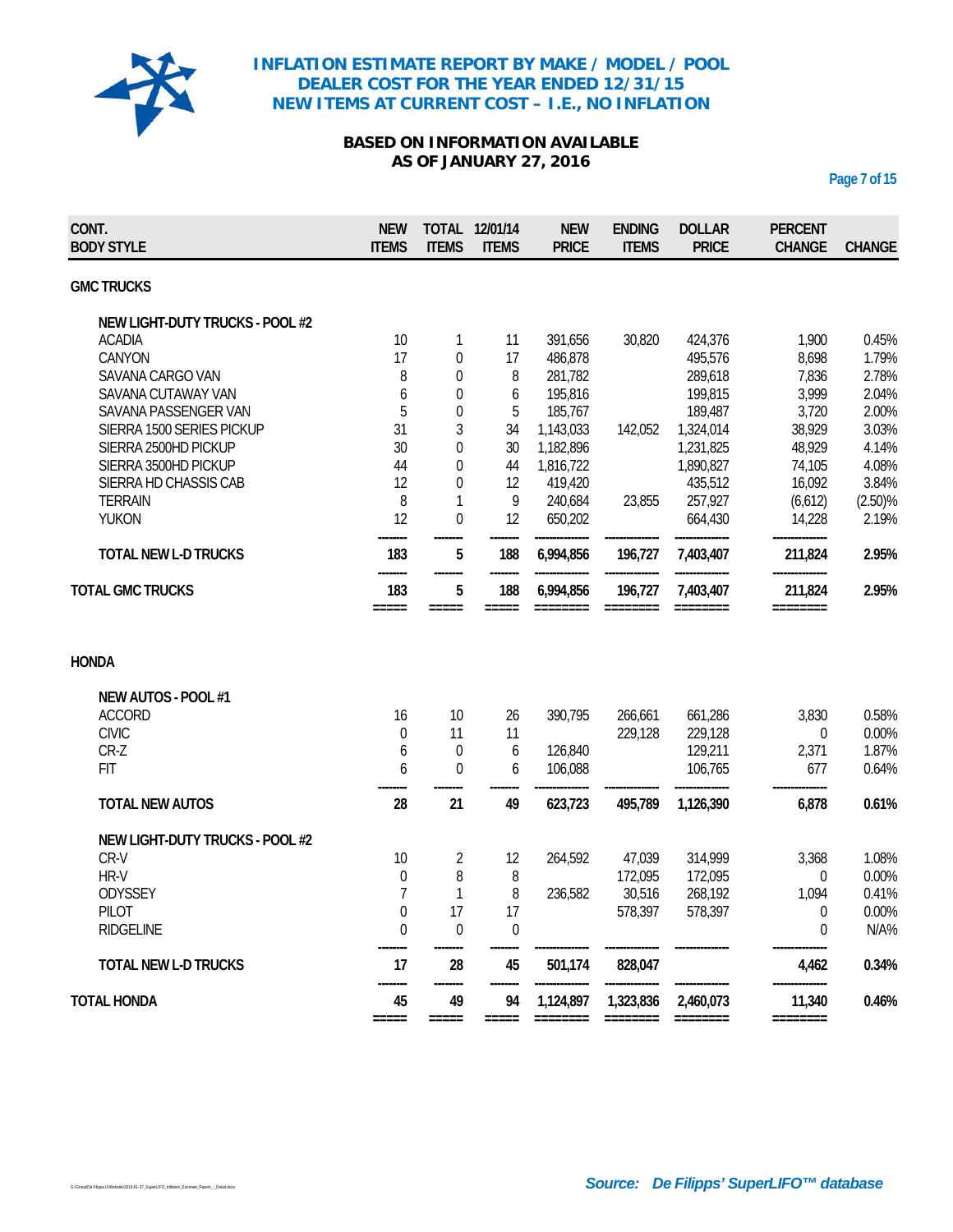

# **BASED ON INFORMATION AVAILABLE AS OF JANUARY 27, 2016**

**Page 8 of 15**

| CONT.<br><b>BODY STYLE</b>              | <b>NEW</b><br><b>ITEMS</b> | <b>ITEMS</b>                       | TOTAL 12/01/14<br><b>ITEMS</b> | <b>NEW</b><br><b>PRICE</b> | <b>ENDING</b><br><b>ITEMS</b> | <b>DOLLAR</b><br><b>PRICE</b> | <b>PERCENT</b><br><b>CHANGE</b> | <b>CHANGE</b>  |
|-----------------------------------------|----------------------------|------------------------------------|--------------------------------|----------------------------|-------------------------------|-------------------------------|---------------------------------|----------------|
| <b>HYUNDAI</b>                          |                            |                                    |                                |                            |                               |                               |                                 |                |
| <b>NEW AUTOS - POOL #1</b>              |                            |                                    |                                |                            |                               |                               |                                 |                |
| <b>ACCENT</b>                           | 5                          | 1                                  | 6                              | 78,350                     | 14,582                        | 92,932                        | 0                               | 0.00%          |
| <b>AZERA</b>                            | $\overline{2}$             | $\boldsymbol{0}$                   | $\overline{2}$                 | 67,279                     |                               | 68,384                        | 1,105                           | 1.64%          |
| <b>ELANTRA</b>                          | 10                         | $\overline{2}$                     | 12                             | 189,732                    | 37,994                        | 225,194                       | (2,532)                         | (1.11)%        |
| <b>EQUUS</b>                            | $\overline{2}$             | $\mathbf 0$                        | $\overline{2}$                 | 121,651                    |                               | 121,651                       | $\Omega$                        | 0.00%          |
| <b>GENESIS</b>                          | 12                         | $\mathbf 0$                        | 12                             | 379,472                    |                               | 386,433                       | 6,961                           | 1.83%          |
| <b>SONATA</b>                           | 9                          | 5                                  | 14                             | 227,146                    | 157,307                       | 388,279                       | 3,826                           | 1.00%          |
| <b>VELOSTER</b>                         | 5                          | 5                                  | 10                             | 100,420                    | 102,657                       | 203,122                       | 45                              | 0.02%          |
| <b>TOTAL NEW AUTOS</b>                  | 45                         | 13                                 | 58                             | 1,164,050                  | 312,540                       | 1,485,995                     | 9,405                           | 0.64%          |
| NEW LIGHT-DUTY TRUCKS - POOL #2         |                            |                                    |                                |                            |                               |                               |                                 |                |
| <b>SANTA FE</b>                         | 8                          | 0                                  | 8                              | 235,660                    |                               | 236,595                       | 935                             | 0.40%          |
| <b>TUCSON</b>                           | 0                          | 14                                 | 14                             |                            | 345,865                       | 345,865                       | $\theta$                        | 0.00%          |
| <b>TOTAL NEW L-D TRUCKS</b>             | 8                          | 14                                 | 22                             | 235,660                    | 345,865                       | 582,460                       | 935                             | 0.16%          |
| <b>TOTAL HYUNDAI</b>                    | 53                         | 27                                 | 80                             | 1,399,710                  | 658,405                       | 2,068,455                     | 10,340                          | 0.50%          |
| <b>JEEP</b>                             |                            |                                    |                                |                            |                               |                               |                                 |                |
|                                         |                            |                                    |                                |                            |                               |                               |                                 |                |
| NEW LIGHT-DUTY TRUCKS - POOL #2         |                            |                                    |                                |                            |                               |                               |                                 |                |
| <b>CHEROKEE</b>                         | 7                          | 0                                  | 7                              | 183,559                    |                               | 188,706                       | 5,147                           | 2.80%          |
| <b>COMPASS</b><br><b>GRAND CHEROKEE</b> | 4<br>9                     | $\boldsymbol{0}$<br>$\overline{0}$ | 4<br>9                         | 85,758<br>375,488          |                               | 89,628<br>384,752             | 3,870<br>9,264                  | 4.51%<br>2.47% |
| <b>PATRIOT</b>                          | $\overline{4}$             | $\mathbf 0$                        | $\overline{4}$                 | 79,143                     |                               | 83,478                        | 4,335                           | 5.48%          |
| <b>RENEGADE</b>                         | 0                          | $\overline{7}$                     | $\overline{7}$                 |                            | 158,352                       | 158,352                       | 0                               | 0.00%          |
| <b>WRANGLER</b>                         | 7                          | $\overline{0}$                     | $\overline{7}$                 | 199,320                    |                               | 209,619                       | 10,299                          | 5.17%          |
|                                         |                            |                                    |                                |                            |                               |                               |                                 |                |
| <b>TOTAL NEW L-D TRUCKS</b>             | 31                         | 7                                  | 38                             | 923,268                    | 158,352                       | 1,114,535                     | 32,915                          | 3.04%          |
| <b>TOTAL JEEP</b>                       | 31                         | 7<br>=====                         | 38                             | 923,268                    | 158,352                       | 1,114,535                     | 32,915<br>$=$ = = = = = = =     | 3.04%          |
| <b>KIA</b>                              |                            |                                    |                                |                            |                               |                               |                                 |                |
|                                         |                            |                                    |                                |                            |                               |                               |                                 |                |
| NEW AUTOS - POOL #1<br>CADENZA          | 2                          | 1                                  | 3                              | 72,895                     | 31,272                        | 105,816                       | 1,649                           | 1.58%          |
| <b>FORTE</b>                            | 6                          | 1                                  | 7                              | 109,909                    | 17,359                        | 128,945                       | 1,677                           | 1.32%          |
| K900                                    | 1                          | $\overline{2}$                     | 3                              | 55,592                     | 96,430                        | 153,879                       | 1,857                           | 1.22%          |
| <b>OPTIMA</b>                           | 5                          | 1                                  | 6                              | 134,118                    | 22,661                        | 158,819                       | 2,040                           | 1.30%          |
| <b>RIO</b>                              | $\overline{1}$             | 0                                  | $\overline{7}$                 | 110,054                    |                               | 117,303                       | 7,249                           | 6.59%          |
| <b>TOTAL NEW AUTOS</b>                  | 21                         | 5                                  | 26                             | 482,568                    | 167,722                       | 664,762                       | 14,472                          | 2.23%          |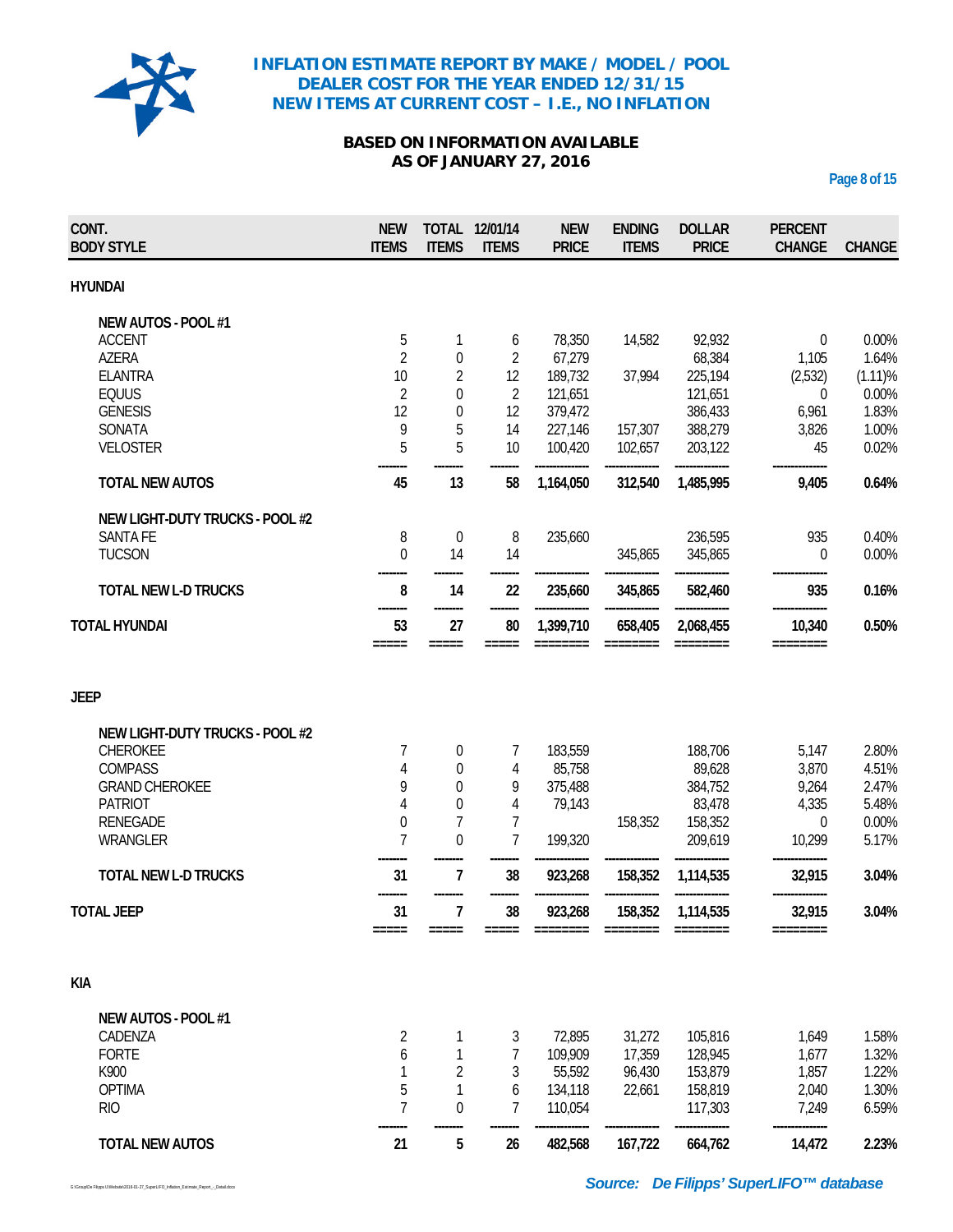

# **BASED ON INFORMATION AVAILABLE AS OF JANUARY 27, 2016**

**Page 9 of 15**

| CONT.        | <b>BODY STYLE</b>               | <b>NEW</b><br><b>ITEMS</b> | <b>ITEMS</b>     | TOTAL 12/01/14<br><b>ITEMS</b> | <b>NEW</b><br><b>PRICE</b> | <b>ENDING</b><br><b>ITEMS</b> | <b>DOLLAR</b><br><b>PRICE</b> | <b>PERCENT</b><br><b>CHANGE</b> | <b>CHANGE</b> |
|--------------|---------------------------------|----------------------------|------------------|--------------------------------|----------------------------|-------------------------------|-------------------------------|---------------------------------|---------------|
| KIA.         | (continued)                     |                            |                  |                                |                            |                               |                               |                                 |               |
|              | NEW LIGHT-DUTY TRUCKS - POOL #2 |                            |                  |                                |                            |                               |                               |                                 |               |
|              | <b>SEDONA</b>                   | 5                          | $\boldsymbol{0}$ | 5                              | 153,396                    |                               | 155,364                       | 1,968                           | 1.28%         |
|              | <b>SORENTO</b>                  | 10                         | 5                | 15                             | 311,389                    | 161,492                       | 485,306                       | 12,425                          | 2.63%         |
|              | SOUL                            | 4                          | $\mathbf 0$      | $\overline{4}$                 | 68,606                     |                               | 70,163                        | 1,557                           | 2.27%         |
|              | SOUL EV                         | $\overline{2}$             | $\mathbf 0$      | $\overline{2}$                 | 64,551                     |                               | 65,012                        | 461                             | 0.71%         |
|              | SPORTAGE                        | 6                          | $\mathbf 0$      | 6                              | 145,677                    |                               | 151,603                       | 5,926                           | 4.07%         |
|              | <b>TOTAL NEW L-D TRUCKS</b>     | 27                         | 5                | 32                             | 743,619                    | 161,492                       | 927,448                       | 22,337                          | 2.47%         |
|              | <b>TOTAL KIA</b>                | 48                         | 10               | 58                             | 1,226,187                  | 329,214                       | 1,592,210                     | 36,809                          | 2.37%         |
|              |                                 | =====                      | =====            | =====                          |                            |                               | =====                         | ========                        |               |
| <b>LEXUS</b> |                                 |                            |                  |                                |                            |                               |                               |                                 |               |
|              | NEW AUTOS - POOL #1             |                            |                  |                                |                            |                               |                               |                                 |               |
|              | <b>CT</b>                       | 1                          | 0                | 1                              | 30,417                     |                               | 29,657                        | (760)                           | (2.50)%       |
|              | ES                              | 3                          | $\boldsymbol{0}$ | 3                              | 110,855                    |                               | 111,873                       | 1,018                           | 0.92%         |
|              | GS                              | 3                          | $\overline{3}$   | 6                              | 149,527                    | 131,342                       | 283,445                       | 2,576                           | 0.92%         |
|              | IS                              | 5                          | 1                | 6                              | 196,836                    | 34,713                        | 234,296                       | 2,747                           | 1.19%         |
|              | LS                              | 5                          | $\boldsymbol{0}$ | 5                              | 395,184                    |                               | 395,183                       | (1)                             | $(0.00)$ %    |
|              | <b>RC</b>                       | 3                          | $\overline{2}$   | 5                              | 139,702                    | 76,823                        | 216,881                       | 356                             | 0.16%         |
|              | <b>TOTAL NEW AUTOS</b>          | $20\,$                     | 6                | 26                             | 1,022,521                  | 242,878                       | 1,271,335                     | 5,936                           | 0.47%         |
|              | NEW LIGHT-DUTY TRUCKS - POOL #2 |                            |                  |                                |                            |                               |                               |                                 |               |
|              | GX                              | 2                          | 0                | 2                              | 101,016                    |                               | 102,722                       | 1,706                           | 1.69%         |
|              | <b>LX</b>                       | 1                          | $\mathbf 0$      | $\mathbf{1}$                   | 76,295                     |                               | 81,771                        | 5,476                           | 7.18%         |
|              | <b>NX 200T</b>                  | $\overline{4}$             | $\mathbf 0$      | $\overline{4}$                 | 136,224                    |                               | 136,583                       | 359                             | 0.26%         |
|              | <b>NX 300H</b>                  | $\overline{2}$             | $\mathbf 0$      | $\overline{2}$                 | 76,166                     |                               | 76,166                        | 0                               | 0.00%         |
|              | <b>RX</b>                       | 5                          | $\theta$         | 5                              | 214,305                    |                               | 225,135                       | 10,830                          | 5.05%         |
|              | <b>TOTAL NEW L-D TRUCKS</b>     | 14                         | 0                | 14                             | 604,006                    |                               | 622,377                       | 18,371                          | 3.04%         |
|              | <b>TOTAL LEXUS</b>              | 34                         | 6                | 40                             | 1,626,527                  | 242,878                       | 1,893,712                     | 24,307                          | 1.30%         |
|              |                                 | =====                      | =====            |                                |                            |                               |                               | ========                        |               |
|              | <b>LINCOLN</b>                  |                            |                  |                                |                            |                               |                               |                                 |               |
|              | NEW AUTOS - POOL #1             |                            |                  |                                |                            |                               |                               |                                 |               |
|              | <b>MKS</b>                      | 3                          | 0                | 3                              | 119,258                    |                               | 119,714                       | 456                             | 0.38%         |
|              | <b>MKZ</b>                      | 6                          | $\Omega$         | 6                              | 232,330                    |                               | 232,471                       | 141                             | 0.06%         |
|              | <b>TOTAL NEW AUTOS</b>          | 9                          | $\pmb{0}$        | 9                              | 351,588                    |                               | 352,185                       | 597                             | 0.17%         |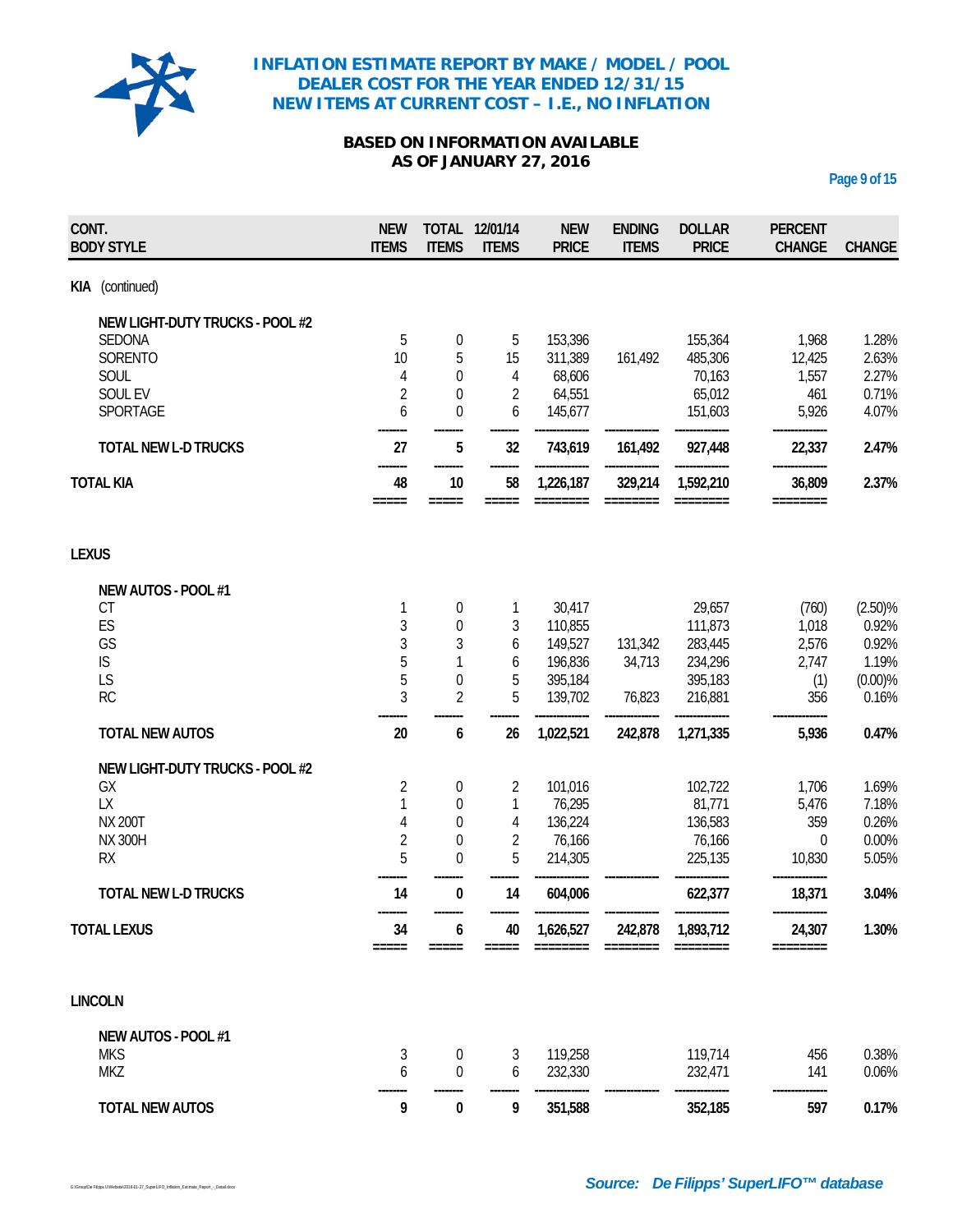

# **BASED ON INFORMATION AVAILABLE AS OF JANUARY 27, 2016**

**Page 10 of 15**

| CONT.<br><b>BODY STYLE</b>                                                                 | <b>NEW</b><br><b>ITEMS</b> | <b>ITEMS</b>                    | TOTAL 12/01/14<br><b>ITEMS</b> | <b>NEW</b><br><b>PRICE</b> | <b>ENDING</b><br><b>ITEMS</b> | <b>DOLLAR</b><br><b>PRICE</b> | <b>PERCENT</b><br><b>CHANGE</b>         | <b>CHANGE</b>       |
|--------------------------------------------------------------------------------------------|----------------------------|---------------------------------|--------------------------------|----------------------------|-------------------------------|-------------------------------|-----------------------------------------|---------------------|
| LINCOLN (continued)                                                                        |                            |                                 |                                |                            |                               |                               |                                         |                     |
| NEW LIGHT-DUTY TRUCKS - POOL #2                                                            |                            |                                 |                                |                            |                               |                               |                                         |                     |
| <b>MKC</b>                                                                                 | 2                          | 6                               | 8                              | 88,737                     | 216,074                       | 305,189                       | 378                                     | 0.12%               |
| <b>MKT</b>                                                                                 | $\overline{2}$             | $\boldsymbol{0}$                | $\overline{2}$                 | 83,994                     |                               | 84,299                        | 305                                     | 0.36%               |
| <b>MKX</b>                                                                                 | $\boldsymbol{0}$           | 8                               | 8                              |                            | 344,614                       | 344,614                       | $\boldsymbol{0}$                        | 0.00%               |
| NAVIGATOR                                                                                  | $\overline{4}$             | $\overline{4}$                  | 8                              | 244,530                    | 278,068                       | 529,495                       | 6,897                                   | 1.32%               |
| TOTAL NEW L-D TRUCKS                                                                       | 8                          | 18                              | 26                             | 417,261                    | 838,756                       | 1,263,597                     | 7,580                                   | 0.60%               |
| <b>TOTAL LINCOLN</b>                                                                       | 17<br>=====                | 18<br>=====                     | 35<br>=====                    | 768,849<br>---------       | 838,756<br>========           | 1,615,782<br>========         | 8,177<br>========                       | 0.51%               |
| <b>MAZDA</b>                                                                               |                            |                                 |                                |                            |                               |                               |                                         |                     |
|                                                                                            |                            |                                 |                                |                            |                               |                               |                                         |                     |
| <b>NEW AUTOS - POOL #1</b>                                                                 |                            |                                 |                                |                            |                               |                               |                                         |                     |
| MAZDA3<br>MAZDA6                                                                           | 18<br>5                    | $\boldsymbol{0}$<br>$\mathbf 0$ | 18<br>5                        | 388,481<br>116,261         |                               | 387,522<br>117,120            | (959)<br>859                            | $(0.25)\%$<br>0.74% |
| MIATA MX-5                                                                                 | 0                          | 6                               | 6                              |                            | 161,289                       | 161,289                       | $\mathbf{0}$                            | 0.00%               |
|                                                                                            |                            |                                 |                                |                            |                               |                               |                                         |                     |
| <b>TOTAL NEW AUTOS</b>                                                                     | 23                         | 6                               | 29                             | 504,742                    | 161,289                       | 665,931                       | (100)                                   | $(0.02)$ %          |
| NEW LIGHT-DUTY TRUCKS - POOL #2                                                            |                            |                                 |                                |                            |                               |                               |                                         |                     |
| $CX-3$                                                                                     | 0                          | 6                               | 6                              |                            | 133,691                       | 133,691                       | 0                                       | 0.00%               |
| $CX-5$                                                                                     | 7                          | 0                               | $\overline{7}$                 | 172,236                    |                               | 173,742                       | 1,506                                   | 0.87%               |
| $CX-9$                                                                                     | $\overline{0}$             | $\theta$                        | $\boldsymbol{0}$               |                            |                               |                               | 0                                       | $N/A\%$             |
| TOTAL NEW L-D TRUCKS                                                                       | 7                          | 6                               | 13                             | 172,236                    | 133,691                       |                               | 1,506                                   | 0.49%               |
| <b>TOTAL MAZDA</b>                                                                         | 30                         | 12                              | 42                             | 676,978                    | 294,980                       | 973,364                       | 1,406                                   | 0.14%               |
|                                                                                            | $=====$                    | $=$ $=$ $=$ $=$ $=$             | =====                          | $==$                       |                               |                               | ========                                |                     |
| <b>MERCEDES</b>                                                                            |                            |                                 |                                |                            |                               |                               |                                         |                     |
| <b>NEW AUTOS - POOL #1</b>                                                                 |                            |                                 |                                |                            |                               |                               |                                         |                     |
| <b>B CLASS</b>                                                                             | 1                          | 0                               | 1                              | 39,248                     |                               | 39,298                        | 50                                      | 0.13%               |
| C CLASS                                                                                    | $\sqrt{4}$                 | 1                               | 5                              | 201,741                    | 47,944                        | 254,058                       | 4,373                                   | 1.75%               |
| <b>CLA</b>                                                                                 | $\mathfrak{Z}$             | $\boldsymbol{0}$                | $\sqrt{3}$                     | 107,805                    |                               | 109,759                       | 1,954                                   | 1.81%               |
| <b>CLS CLASS</b>                                                                           | 5                          | $\boldsymbol{0}$                | 5                              | 366,336                    |                               | 370,914                       | 4,578                                   | 1.25%               |
| E CLASS                                                                                    | 17                         | $\boldsymbol{0}$                | 17                             | 1,005,063                  |                               | 1,018,872                     | 13,809                                  | 1.37%               |
| <b>GLE CLASS</b>                                                                           | 0                          | $\overline{2}$                  | $\overline{2}$                 |                            | 163,692                       | 163,692                       | 0                                       | 0.00%               |
| <b>GT CLASS</b>                                                                            | 0                          | 1<br>1                          | 1                              |                            | 121,557                       | 121,557                       | 0                                       | 0.00%               |
| S CLASS<br>SL CLASS                                                                        | 8<br>4                     | 0                               | 9<br>4                         | 1,153,480<br>524,684       | 176,846                       | 1,345,349<br>524,487          | 15,023<br>(197)                         | 1.13%<br>(0.04)%    |
| <b>SLK CLASS</b>                                                                           | $\overline{2}$             | 1                               | $\mathfrak{Z}$                 | 121,052                    | 44,460                        | 168,534                       | 3,022                                   | 1.83%               |
| <b>SLS CLASS</b>                                                                           | $\mathbf{0}$               | $\theta$                        | $\mathbf 0$                    |                            |                               |                               | 0                                       | N/A%                |
| <b>TOTAL NEW AUTOS</b>                                                                     | 44                         | 6                               | 50                             | 3,519,409                  | 554,499                       |                               | 42,612                                  | 1.05%               |
| G:\Group\De Filipps U/Website\2016-01-27_SuperLIFO_Inflation_Estimate_Report_-_Detail.docx |                            |                                 |                                |                            |                               |                               | Source: De Filipps' SuperLIFO™ database |                     |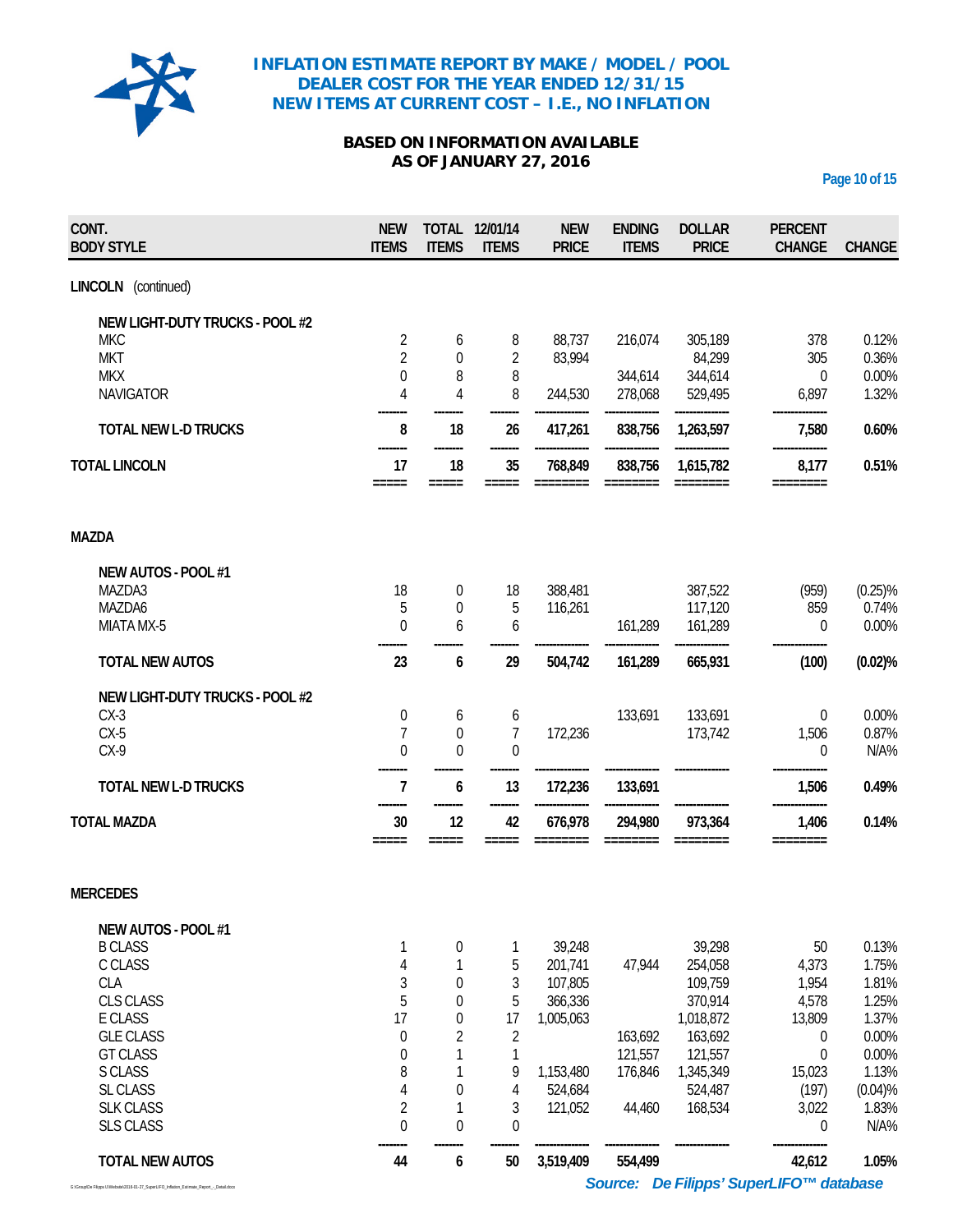

# **BASED ON INFORMATION AVAILABLE AS OF JANUARY 27, 2016**

**Page 11 of 15**

| CONT.<br><b>BODY STYLE</b>      | <b>NEW</b><br><b>ITEMS</b> | <b>ITEMS</b>     | TOTAL 12/01/14<br><b>ITEMS</b> | <b>NEW</b><br><b>PRICE</b> | <b>ENDING</b><br><b>ITEMS</b> | <b>DOLLAR</b><br><b>PRICE</b> | <b>PERCENT</b><br><b>CHANGE</b> | <b>CHANGE</b> |
|---------------------------------|----------------------------|------------------|--------------------------------|----------------------------|-------------------------------|-------------------------------|---------------------------------|---------------|
| MERCEDES (continued)            |                            |                  |                                |                            |                               |                               |                                 |               |
| NEW LIGHT-DUTY TRUCKS - POOL #2 |                            |                  |                                |                            |                               |                               |                                 |               |
| <b>G CLASS</b>                  | 2                          | 1                | 3                              | 236,372                    | 203,397                       | 446,511                       | 6,742                           | 1.53%         |
| <b>GL CLASS</b>                 | $\overline{0}$             | 0                | $\boldsymbol{0}$               |                            |                               |                               | 0                               | N/A%          |
| GLA                             | 3                          | $\boldsymbol{0}$ | $\mathfrak{Z}$                 | 107,247                    |                               | 110,669                       | 3,422                           | 3.19%         |
| <b>GLC CLASS</b>                | $\boldsymbol{0}$           | $\overline{2}$   | $\overline{2}$                 |                            | 75,808                        | 75,808                        | 0                               | 0.00%         |
| <b>GLE SUV</b>                  | 0                          | 6                | 6                              |                            | 403,331                       | 403,331                       | 0                               | 0.00%         |
| <b>MCLASS</b>                   | 0                          | $\boldsymbol{0}$ | $\boldsymbol{0}$               |                            |                               |                               | 0                               | $N/AY_0$      |
| <b>METRIS</b>                   | 0                          | $\overline{2}$   | $\overline{2}$                 |                            | 57,149                        | 57,149                        | 0                               | 0.00%         |
| <b>SPRINTER</b>                 | 4                          | 0                | 4                              | 156,219                    |                               | 159,295                       | 3,076                           | 1.97%         |
| <b>TOTAL NEW L-D TRUCKS</b>     | 9                          | 11               | 20                             | 499,838                    | 739,685                       | 1,252,763                     | 13,240                          | 1.07%         |
| <b>TOTAL MERCEDES</b>           | 53                         | 17               | 70                             | 4,019,247                  | 1,294,184                     | 5,369,283                     | 55,852                          | 1.05%         |
| <b>MINI</b>                     | $=====$                    |                  |                                |                            |                               | ========                      |                                 |               |
|                                 |                            |                  |                                |                            |                               |                               |                                 |               |
| NEW AUTOS - POOL #1             |                            |                  |                                |                            |                               |                               |                                 |               |
| <b>COOPER</b>                   | 21                         | 0                | 21                             | 532,850                    |                               | 532,650                       | (200)                           | (0.04)%       |
| <b>TOTAL NEW AUTOS</b>          | 21                         | 0                | 21                             | 532,850                    |                               | 532,650                       | (200)                           | $(0.04)$ %    |
|                                 |                            |                  |                                |                            |                               |                               |                                 |               |
| <b>TOTAL MINI</b>               | 21<br>=====                | 0                | 21                             | 532,850                    |                               | 532,650<br>========           | (200)<br>========               | (0.04)%       |
| <b>MITSUBISHI</b>               |                            |                  |                                |                            |                               |                               |                                 |               |
| NEW AUTOS - POOL #1             |                            |                  |                                |                            |                               |                               |                                 |               |
| <b>I-MIEV</b>                   | $\boldsymbol{0}$           | 1                | 1                              |                            | 22,500                        | 22,500                        | 0                               | 0.00%         |
| <b>LANCER</b>                   | 0                          | 0                | $\boldsymbol{0}$               |                            |                               |                               | 0                               | $N/A\%$       |
| <b>MIRAGE</b>                   | 0                          | 0                | $\mathbf 0$                    |                            |                               |                               | 0                               | N/A%          |
| <b>TOTAL NEW AUTOS</b>          | 0                          | 1                | 1                              |                            | 22,500                        |                               | 0                               | 0.00%         |
| NEW LIGHT-DUTY TRUCKS - POOL #2 |                            |                  |                                |                            |                               |                               |                                 |               |
| OUTLANDER                       | 4                          | 2                | 6                              | 98,388                     | 50,258                        | 150,773                       | 2,127                           | 1.43%         |
| <b>OUTLANDER SPORT</b>          | $\overline{0}$             | $\overline{0}$   | $\mathbf 0$                    |                            |                               |                               | 0                               | $N/A\%$       |
| TOTAL NEW L-D TRUCKS            | 4                          | 2                | 6                              | 98,388                     | 50,258                        |                               | 2,127                           | 1.43%         |
| <b>TOTAL MITSUBISHI</b>         | 4                          | 3                | 7                              | 98,388                     | 72,758                        | 173,273                       | 2,127                           | 1.24%         |
|                                 | =====                      | =====            |                                |                            |                               |                               | ========                        |               |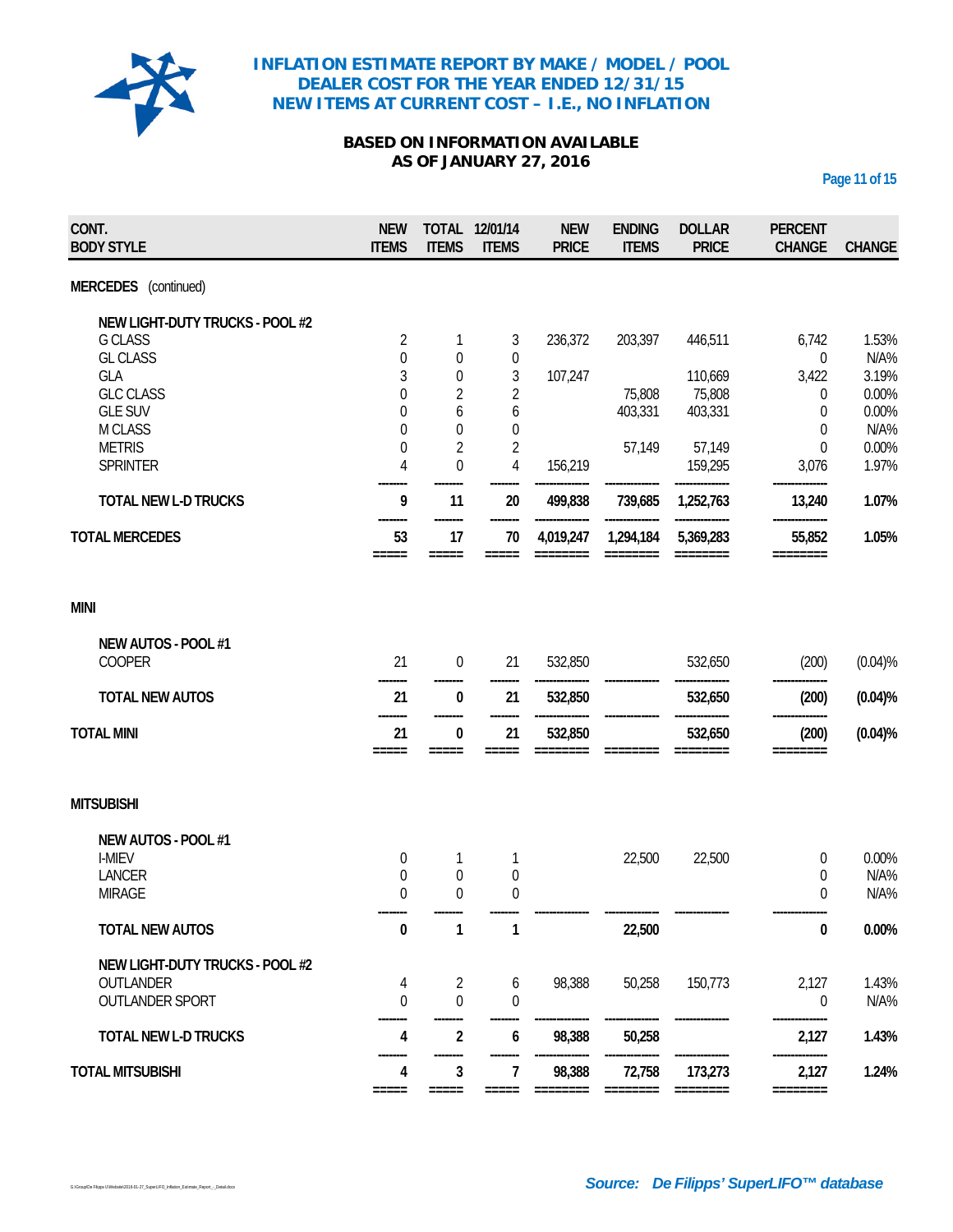

# **BASED ON INFORMATION AVAILABLE AS OF JANUARY 27, 2016**

**Page 12 of 15**

| CONT.<br><b>BODY STYLE</b>      | <b>NEW</b><br><b>ITEMS</b> | <b>ITEMS</b>     | TOTAL 12/01/14<br><b>ITEMS</b> | <b>NEW</b><br><b>PRICE</b> | <b>ENDING</b><br><b>ITEMS</b> | <b>DOLLAR</b><br><b>PRICE</b> | <b>PERCENT</b><br><b>CHANGE</b> | <b>CHANGE</b> |
|---------------------------------|----------------------------|------------------|--------------------------------|----------------------------|-------------------------------|-------------------------------|---------------------------------|---------------|
| <b>NISSAN</b>                   |                            |                  |                                |                            |                               |                               |                                 |               |
| NEW AUTOS - POOL #1             |                            |                  |                                |                            |                               |                               |                                 |               |
| 370Z                            | 17                         | 0                | 17                             | 651,235                    |                               | 656,291                       | 5,056                           | 0.78%         |
| <b>ALTIMA</b>                   | 6                          | $\overline{2}$   | 8                              | 150,276                    | 48,332                        | 201,824                       | 3,216                           | 1.62%         |
| GT-R                            | 4                          | $\boldsymbol{0}$ | 4                              | 455,686                    |                               | 456,532                       | 846                             | 0.19%         |
| LEAF                            | 3                          | $\boldsymbol{0}$ | $\sqrt{3}$                     | 91,160                     |                               | 94,723                        | 3,563                           | 3.91%         |
| <b>MAXIMA</b>                   | $\boldsymbol{0}$           | 5                | 5                              |                            | 169,638                       | 169,638                       | $\overline{0}$                  | 0.00%         |
| <b>SENTRA</b>                   | 6                          | 0                | 6                              | 101,553                    |                               | 106,484                       | 4,931                           | 4.86%         |
| <b>VERSA</b>                    | 5                          | 0                | 5                              | 70,117                     |                               | 70,456                        | 339                             | 0.48%         |
| <b>VERSA NOTE</b>               | 6                          | 0                | 6                              | 96,865                     |                               | 98,174                        | 1,309                           | 1.35%         |
| <b>TOTAL NEW AUTOS</b>          | 47                         | 7                | 54                             | 1,616,892                  | 217,970                       | 1,854,122                     | 19,260                          | 1.05%         |
| NEW LIGHT-DUTY TRUCKS - POOL #2 |                            |                  |                                |                            |                               |                               |                                 |               |
| <b>ARMADA</b>                   | 6                          | $\sqrt{2}$       | 8                              | 252,620                    | 96,925                        | 353,868                       | 4,323                           | 1.24%         |
| <b>FRONTIER PICKUP</b>          | 28                         | $\sqrt{4}$       | 32                             | 714,643                    | 123,604                       | 850,243                       | 11,996                          | 1.43%         |
| <b>JUKE</b>                     | 10                         | $\boldsymbol{0}$ | 10                             | 240,797                    |                               | 242,634                       | 1,837                           | 0.76%         |
| <b>MURANO</b>                   | 8                          | 0                | 8                              | 263,289                    |                               | 266,107                       | 2,818                           | 1.07%         |
| <b>NV</b>                       | 23                         | 0                | 23                             | 658,003                    |                               | 667,446                       | 9,443                           | 1.44%         |
| <b>PATHFINDER</b>               | 7                          | 1                | 8                              | 234,775                    | 29,252                        | 268,080                       | 4,053                           | 1.54%         |
| <b>QUEST</b>                    | $\overline{4}$             | 0                | 4                              | 124,922                    |                               | 125,835                       | 913                             | 0.73%         |
| <b>ROGUE</b>                    | 6                          | 5                | 11                             | 145,753                    | 136,964                       | 286,042                       | 3,325                           | 1.18%         |
| ROGUE SELECT                    | $\overline{2}$             | 0                | $\overline{2}$                 | 40,142                     |                               | 40,447                        | 305                             | 0.76%         |
| <b>TITAN XD</b>                 | $\mathbf{0}$               | 9                | 9                              |                            | 424,640                       | 424,640                       | $\overline{0}$                  | 0.00%         |
|                                 |                            |                  |                                |                            |                               |                               |                                 |               |
| <b>TOTAL NEW L-D TRUCKS</b>     | 94                         | 21               | 115                            | 2,674,944                  | 811,385                       | 3,525,342                     | 39,013                          | 1.12%         |
| <b>TOTAL NISSAN</b>             | 141<br>=====               | 28<br>=====      | 169<br>=====                   | 4,291,836                  | 1,029,355<br>========         | 5,379,464                     | 58,273<br>========              | 1.10%         |
| <b>PORSCHE</b>                  |                            |                  |                                |                            |                               |                               |                                 |               |
| <b>NEW AUTOS - POOL #1</b>      |                            |                  |                                |                            |                               |                               |                                 |               |
| 911                             | 1                          | $\boldsymbol{0}$ | 1                              | 146,700                    |                               | 146,700                       | $\overline{0}$                  | 0.00%         |
| 991                             | 18                         | 6                | 24                             | 1,960,132                  |                               | 625,860 2,588,388             | 2,396                           | 0.09%         |
| <b>BOXSTER</b>                  | $\sqrt{3}$                 | $\overline{2}$   | 5                              | 169,380                    | 127,080                       | 298,620                       | 2,160                           | 0.73%         |
| CAYMAN                          | 3                          | $\overline{2}$   | 5                              | 172,440                    | 129,420                       | 302,130                       | 270                             | 0.09%         |
| <b>PANAMERA</b>                 | 11                         | 3                | 14                             | 1,233,630                  | 385,380                       | 1,616,400                     | (2,610)                         | $(0.16)$ %    |
| <b>TOTAL NEW AUTOS</b>          | 36                         | 13               | 49                             | 3,682,282                  | 1,267,740                     | 4,952,238                     | 2,216                           | 0.04%         |
| NEW LIGHT-DUTY TRUCKS - POOL #2 |                            |                  |                                |                            |                               |                               |                                 |               |
| CAYENNE                         | 4                          | 3                | 7                              | 293,220                    | 279,990                       | 576,090                       | 2,880                           | 0.50%         |
| <b>MACAN</b>                    | $\overline{2}$             | $\overline{0}$   | $\overline{2}$                 | 109,980                    |                               | 113,850                       | 3,870                           | 3.52%         |
| TOTAL NEW L-D TRUCKS            | 6                          | 3                | 9                              | 403,200                    | 279,990                       | 689,940                       | 6,750                           | 0.99%         |
| <b>TOTAL PORSCHE</b>            | 42                         | 16               | 58                             | 4,085,482                  | 1,547,730                     | 5,642,178                     | 8,966                           | 0.16%         |
|                                 | =====                      | =====            | =====                          |                            | ========                      | ========                      | ========                        |               |

Grouple-Fige UNIVebsite 2016-01-27\_SuperLIFO<sup>TM</sup> database<sup>ct</sup>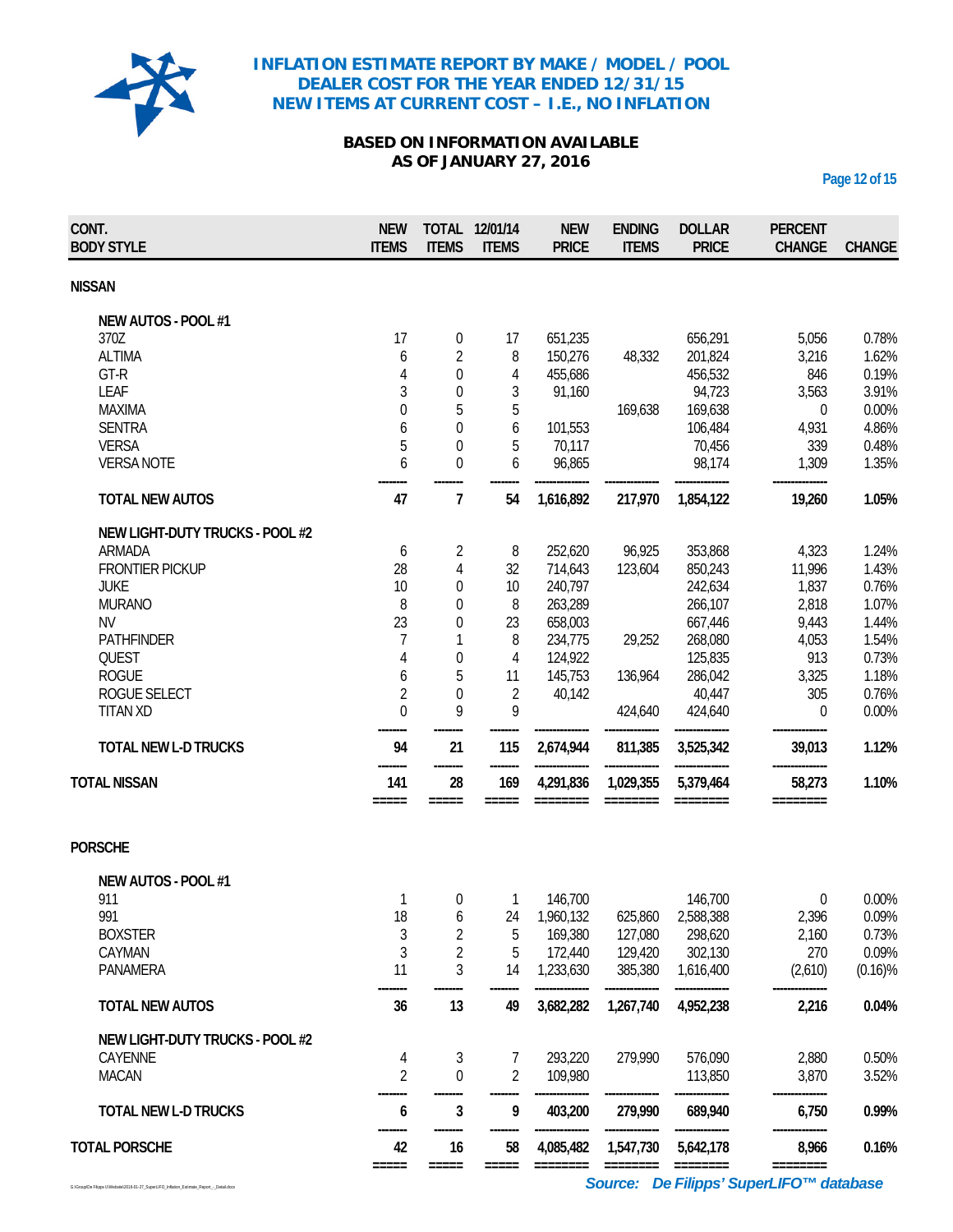

# **BASED ON INFORMATION AVAILABLE AS OF JANUARY 27, 2016**

**Page 13 of 15**

| CONT.<br><b>BODY STYLE</b>      | <b>NEW</b><br><b>ITEMS</b> | <b>ITEMS</b>     | TOTAL 12/01/14<br><b>ITEMS</b> | <b>NEW</b><br><b>PRICE</b> | <b>ENDING</b><br><b>ITEMS</b> | <b>DOLLAR</b><br><b>PRICE</b> | <b>PERCENT</b><br><b>CHANGE</b> | <b>CHANGE</b> |
|---------------------------------|----------------------------|------------------|--------------------------------|----------------------------|-------------------------------|-------------------------------|---------------------------------|---------------|
| <b>RAM</b>                      |                            |                  |                                |                            |                               |                               |                                 |               |
| NEW LIGHT-DUTY TRUCKS - POOL #2 |                            |                  |                                |                            |                               |                               |                                 |               |
| <b>RAM 1500</b>                 | 39                         | 3                | 42                             | 1,382,474                  | 118,632                       | 1,528,052                     | 26,946                          | 1.80%         |
| <b>RAM 2500</b>                 | 27                         | $\mathbf 0$      | 27                             | 1,084,965                  |                               | 1,134,218                     | 49,253                          | 4.54%         |
| <b>RAM 3500</b>                 | 26                         | $\boldsymbol{0}$ | 26                             | 1,068,083                  |                               | 1,115,598                     | 47,515                          | 4.45%         |
| RAM 3500 CHASSIS CAB            | 6                          | $\boldsymbol{0}$ | 6                              | 190,310                    |                               | 197,941                       | 7,631                           | 4.01%         |
| RAM CARGO VAN                   | $\boldsymbol{0}$           | $\mathbf 0$      | 0                              |                            |                               |                               | $\mathbf 0$                     | $N/A\%$       |
|                                 | 7                          |                  | 7                              |                            |                               |                               |                                 |               |
| RAM PROMASTER CARGO VAN         |                            | 0                |                                | 214,715                    |                               | 223,515                       | 8,800                           | 4.10%         |
| RAM PROMASTER CHASSIS CAB       | 3                          | 0                | 3                              | 79,837                     |                               | 82,115                        | 2,278                           | 2.85%         |
| RAM PROMASTER CITY              | 4                          | 0                | 4                              | 93,244                     |                               | 95,503                        | 2,259                           | 2.42%         |
| RAM PROMASTER CUTAWAY VAN       | 3                          | 0                | 3                              | 78,252                     |                               | 80,510                        | 2,258                           | 2.89%         |
| RAM PROMASTER WINDOW VAN        | 1                          | 1                | $\overline{2}$                 | 31,515                     | 36,516                        | 69,197                        | 1,166                           | 1.71%         |
| TOTAL NEW L-D TRUCKS            | 116                        | 4                | 120                            | 4,223,395                  | 155,148                       | 4,526,649                     | 148,106                         | 3.38%         |
| <b>TOTAL RAM</b>                | 116                        | 4                | 120                            | 4,223,395                  | 155,148                       | 4,526,649                     | 148,106                         | 3.38%         |
|                                 | =====                      |                  |                                |                            |                               | ========                      | ========                        |               |
| <b>SCION</b>                    |                            |                  |                                |                            |                               |                               |                                 |               |
| NEW AUTOS - POOL #1             |                            |                  |                                |                            |                               |                               |                                 |               |
| FR-S                            | 2                          | 0                | 2                              | 48,355                     |                               | 49,125                        | 770                             | 1.59%         |
| IA                              | $\theta$                   | $\overline{2}$   | 2                              |                            | 30,875                        | 30,875                        | 0                               | 0.00%         |
| IM                              | $\mathbf 0$                | $\overline{2}$   | $\overline{2}$                 |                            | 35,777                        | 35,777                        | $\overline{0}$                  | 0.00%         |
| <b>TC</b>                       | $\overline{2}$             | $\mathbf 0$      | $\overline{2}$                 | 37,591                     |                               | 37,924                        | 333                             | 0.89%         |
| XB                              | $\overline{0}$             | $\theta$         | 0                              |                            |                               |                               | $\mathbf 0$                     | $N/A\%$       |
| <b>TOTAL NEW AUTOS</b>          | 4                          | 4                | 8                              | 85,946                     | 66,652                        |                               | 1,103                           | 0.72%         |
| <b>TOTAL SCION</b>              | 4                          | 4                | 8                              | 85,946                     | 66,652                        | 153,701                       | 1,103                           | 0.72%         |
|                                 | =====                      | =====            | =====                          | ========                   | ========                      |                               | ========                        |               |
| <b>SUBARU</b>                   |                            |                  |                                |                            |                               |                               |                                 |               |
| <b>NEW AUTOS - POOL #1</b>      |                            |                  |                                |                            |                               |                               |                                 |               |
| <b>BRZ</b>                      | 4                          | 0                | 4                              | 106,087                    |                               | 103,573                       | (2,514)                         | (2.37)%       |
| <b>IMPREZA</b>                  | 11                         | $\boldsymbol{0}$ | 11                             | 218,362                    |                               | 219,935                       | 1,573                           | 0.72%         |
| <b>LEGACY</b>                   | $\overline{7}$             | $\mathbf 0$      | 7                              | 163,777                    |                               | 165,478                       | 1,701                           | 1.04%         |
| <b>WRX</b>                      | 6                          | 3                | 9                              | 169,812                    | 112,320                       | 284,070                       | 1,938                           | 0.69%         |
| <b>TOTAL NEW AUTOS</b>          | 28                         | 3                | 31                             | 658,038                    | 112,320                       | 773,056                       | 2,698                           | 0.35%         |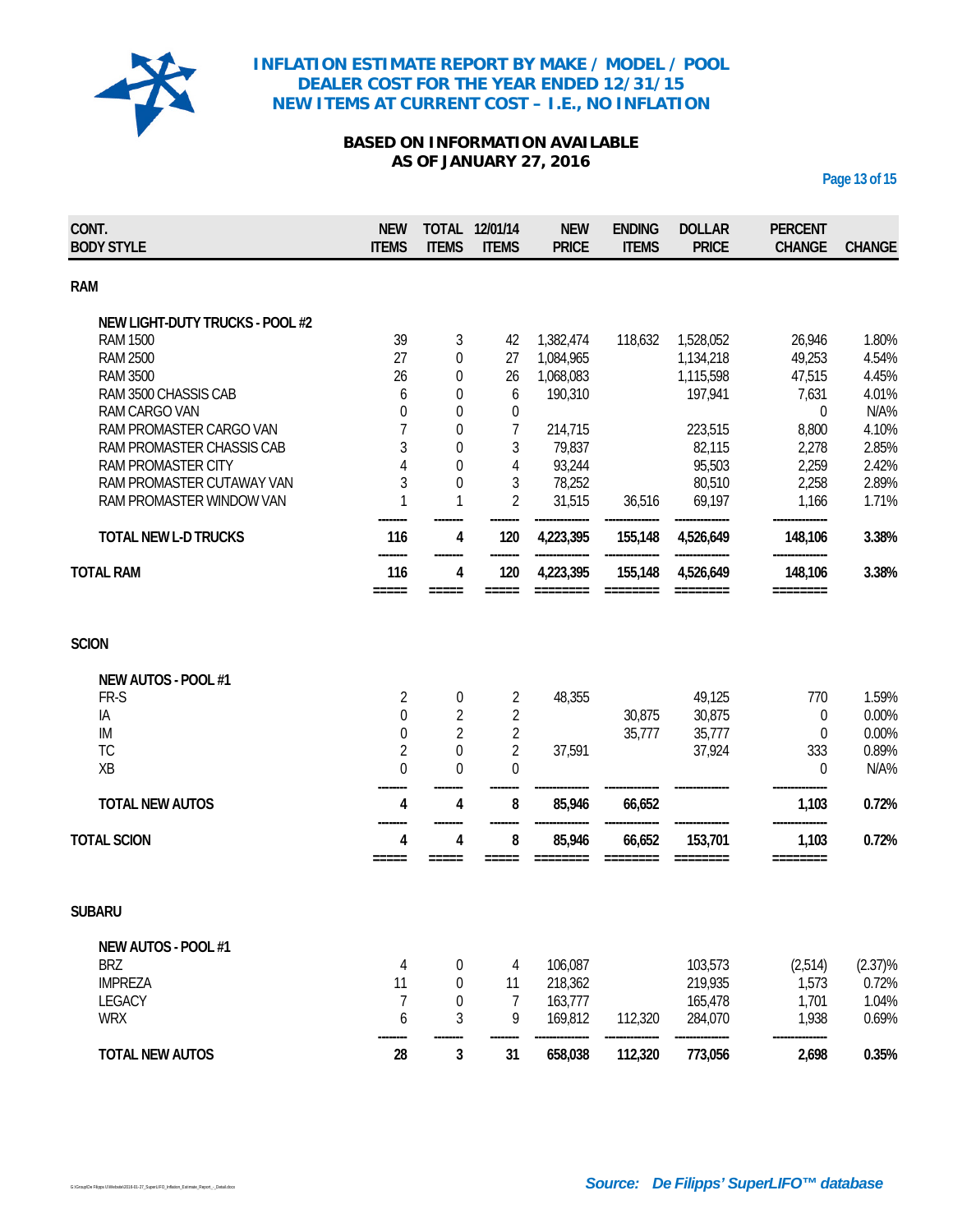

# **BASED ON INFORMATION AVAILABLE AS OF JANUARY 27, 2016**

**Page 14 of 15**

| CONT.<br><b>BODY STYLE</b>      | <b>NEW</b><br><b>ITEMS</b> | <b>ITEMS</b>   | TOTAL 12/01/14<br><b>ITEMS</b> | <b>NEW</b><br><b>PRICE</b>                                                                                                                                                                                                                                                                                                                                                                                                                                                           | <b>ENDING</b><br><b>ITEMS</b> | <b>DOLLAR</b><br><b>PRICE</b> | <b>PERCENT</b><br><b>CHANGE</b> | <b>CHANGE</b> |
|---------------------------------|----------------------------|----------------|--------------------------------|--------------------------------------------------------------------------------------------------------------------------------------------------------------------------------------------------------------------------------------------------------------------------------------------------------------------------------------------------------------------------------------------------------------------------------------------------------------------------------------|-------------------------------|-------------------------------|---------------------------------|---------------|
| SUBARU (continued)              |                            |                |                                |                                                                                                                                                                                                                                                                                                                                                                                                                                                                                      |                               |                               |                                 |               |
| NEW LIGHT-DUTY TRUCKS - POOL #2 |                            |                |                                |                                                                                                                                                                                                                                                                                                                                                                                                                                                                                      |                               |                               |                                 |               |
| <b>FORESTER</b>                 | 8                          | $\mathbf 0$    | 8                              | 201,815                                                                                                                                                                                                                                                                                                                                                                                                                                                                              |                               | 206,038                       | 4,223                           | 2.09%         |
| <b>OUTBACK</b>                  | $\overline{7}$             | $\Omega$       | $\overline{7}$                 | 185,607                                                                                                                                                                                                                                                                                                                                                                                                                                                                              |                               | 187,629                       | 2,022                           | 1.09%         |
| <b>XV CROSSTREK</b>             | 6                          | $\overline{0}$ | 6                              | 139,726                                                                                                                                                                                                                                                                                                                                                                                                                                                                              |                               | 141,213                       | 1,487                           | 1.06%         |
| <b>TOTAL NEW L-D TRUCKS</b>     | 21                         | 0              | 21                             | 527,148                                                                                                                                                                                                                                                                                                                                                                                                                                                                              |                               | 534,880                       | 7,732                           | 1.47%         |
| <b>TOTAL SUBARU</b>             | 49                         | 3              | 52                             | 1,185,186                                                                                                                                                                                                                                                                                                                                                                                                                                                                            | 112,320                       | 1,307,936                     | 10,430                          | 0.80%         |
|                                 | =====                      | =====          | =====                          | $\begin{array}{cccccc} \multicolumn{2}{c}{} & \multicolumn{2}{c}{} & \multicolumn{2}{c}{} & \multicolumn{2}{c}{} & \multicolumn{2}{c}{} & \multicolumn{2}{c}{} & \multicolumn{2}{c}{} & \multicolumn{2}{c}{} & \multicolumn{2}{c}{} & \multicolumn{2}{c}{} & \multicolumn{2}{c}{} & \multicolumn{2}{c}{} & \multicolumn{2}{c}{} & \multicolumn{2}{c}{} & \multicolumn{2}{c}{} & \multicolumn{2}{c}{} & \multicolumn{2}{c}{} & \multicolumn{2}{c}{} & \multicolumn{2}{c}{} & \multic$ | ========                      | ========                      | ========                        |               |
| <b>TOYOTA</b>                   |                            |                |                                |                                                                                                                                                                                                                                                                                                                                                                                                                                                                                      |                               |                               |                                 |               |
| NEW AUTOS - POOL #1             |                            |                |                                |                                                                                                                                                                                                                                                                                                                                                                                                                                                                                      |                               |                               |                                 |               |
| <b>AVALON</b>                   | 7                          | 1              | 8                              | 232,611                                                                                                                                                                                                                                                                                                                                                                                                                                                                              | 30,960                        | 267,396                       | 3,825                           | 1.45%         |
| <b>CAMRY</b>                    | 9                          | $\mathbf{1}$   | 10                             | 225,383                                                                                                                                                                                                                                                                                                                                                                                                                                                                              | 23,401                        | 249,312                       | 528                             | 0.21%         |
| COROLLA                         | 12                         | $\mathbf{1}$   | 13                             | 221,345                                                                                                                                                                                                                                                                                                                                                                                                                                                                              | 19,106                        | 242,466                       | 2,015                           | 0.84%         |
| <b>PRIUS</b>                    | 11                         | $\overline{3}$ | 14                             | 261,328                                                                                                                                                                                                                                                                                                                                                                                                                                                                              | 69,449                        | 331,504                       | 727                             | 0.22%         |
| <b>YARIS</b>                    | $\overline{7}$             | $\overline{0}$ | $\overline{7}$                 | 109,612                                                                                                                                                                                                                                                                                                                                                                                                                                                                              |                               | 109,947                       | 335                             | 0.31%         |
| <b>TOTAL NEW AUTOS</b>          | 46                         | 6              | 52                             | 1,050,279                                                                                                                                                                                                                                                                                                                                                                                                                                                                            | 142,916                       | 1,200,625                     | 7,430                           | 0.62%         |
| NEW LIGHT-DUTY TRUCKS - POOL #2 |                            |                |                                |                                                                                                                                                                                                                                                                                                                                                                                                                                                                                      |                               |                               |                                 |               |
| 4RUNNER                         | 9                          | 0              | 9                              | 314,412                                                                                                                                                                                                                                                                                                                                                                                                                                                                              |                               | 318,221                       | 3,809                           | 1.21%         |
| <b>HIGHLANDER</b>               | 13                         | $\mathbf{0}$   | 13                             | 454,990                                                                                                                                                                                                                                                                                                                                                                                                                                                                              |                               | 462,879                       | 7,889                           | 1.73%         |
| <b>LAND CRUISER</b>             | $\mathbf{1}$               | $\mathbf{0}$   | $\mathbf{1}$                   | 71,515                                                                                                                                                                                                                                                                                                                                                                                                                                                                               |                               | 75,024                        | 3,509                           | 4.91%         |
| RAV4                            | 6                          | $\overline{4}$ | 10                             | 148,611                                                                                                                                                                                                                                                                                                                                                                                                                                                                              | 114,295                       | 271,804                       | 8,898                           | 3.38%         |
| <b>SEQUOIA</b>                  | 9                          | $\overline{0}$ | 9                              | 451,254                                                                                                                                                                                                                                                                                                                                                                                                                                                                              |                               | 454,996                       | 3,742                           | 0.83%         |
| <b>SIENNA</b>                   | 16                         | $\mathbf 0$    | 16                             | 557,869                                                                                                                                                                                                                                                                                                                                                                                                                                                                              |                               | 561,905                       | 4,036                           | 0.72%         |
| <b>TACOMA PICKUP</b>            | $\mathbf 0$                | 29             | 29                             |                                                                                                                                                                                                                                                                                                                                                                                                                                                                                      | 815,483                       | 815,483                       | 0                               | 0.00%         |
| <b>TUNDRA</b>                   | 40                         | 10             | 50                             | 1,370,820                                                                                                                                                                                                                                                                                                                                                                                                                                                                            | 332,986                       | 1,728,668                     | 24,862                          | 1.46%         |
| <b>TOTAL NEW L-D TRUCKS</b>     | 94                         | 43             | 137                            | 3,369,471                                                                                                                                                                                                                                                                                                                                                                                                                                                                            | 1,262,764                     | 4,688,980                     | 56,745                          | 1.23%         |
| <b>TOTAL TOYOTA</b>             | 140<br>$=$ $=$ $=$ $=$ $=$ | 49<br>$=====$  | 189<br>=====                   | 4,419,750                                                                                                                                                                                                                                                                                                                                                                                                                                                                            | 1,405,680                     | 5,889,605                     | 64,175<br>========              | 1.10%         |